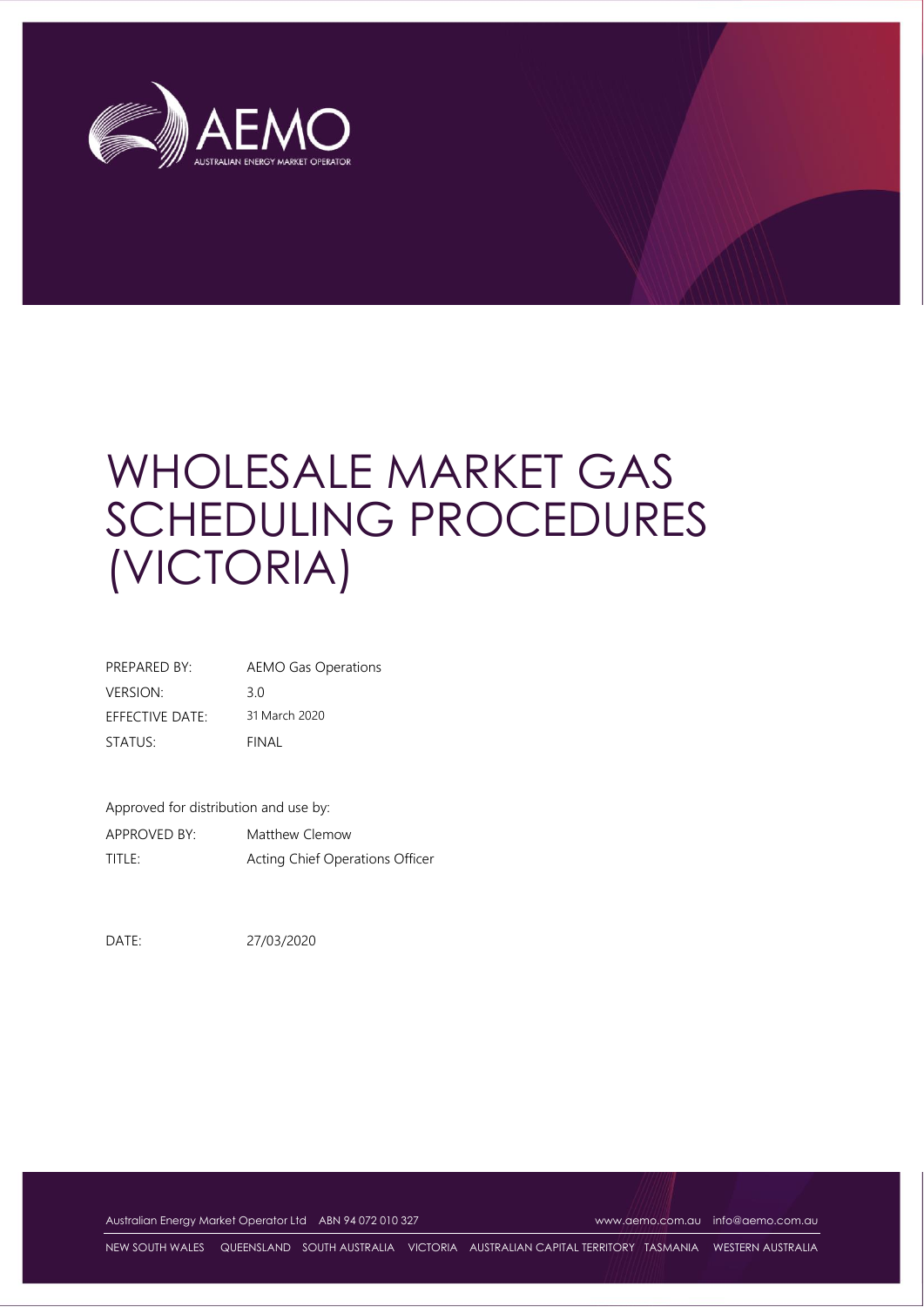

# **VERSION RELEASE HISTORY**

| Version | <b>Effective Date</b> | Summary of Changes                                                                                                                                                                                                                                                                                                                                                                                                                                                                                                                                                                                                                                                     |  |  |
|---------|-----------------------|------------------------------------------------------------------------------------------------------------------------------------------------------------------------------------------------------------------------------------------------------------------------------------------------------------------------------------------------------------------------------------------------------------------------------------------------------------------------------------------------------------------------------------------------------------------------------------------------------------------------------------------------------------------------|--|--|
| 1.0     | 1 July 2010           | Rebranded and updated for NGR                                                                                                                                                                                                                                                                                                                                                                                                                                                                                                                                                                                                                                          |  |  |
| 1.1     | 1 April 2011          | Updated to reflect supply and demand point constraints at system injection points with multiple<br>supply sources, and directional flow point constraints applied to a group of selected pipeline points                                                                                                                                                                                                                                                                                                                                                                                                                                                               |  |  |
| 1.2     | 1 May 2012            | Procedures updated to reflect that the hedge nomination and AMDQ nomination information is used<br>for determining ITR and AMIQ, and that Market Participants can:<br>submit injection hedge nominations and agency injection hedge nominations by close<br>$\bullet$<br>proximity injection point;<br>update the submitted AMIQ profile in reschedules in accordance to the Rules; and<br>$\bullet$<br>nominate and renominate authorised MDQ and AMDQ credit to system injection points via<br>$\bullet$<br>the new AMDQ nomination WebExchanger screen.<br>Other changes include:<br>added clause 3.1A to provide the reference to Demand Override Methodology; and |  |  |
|         |                       | changes made to improve the overall clarity of the Procedures.                                                                                                                                                                                                                                                                                                                                                                                                                                                                                                                                                                                                         |  |  |
| 2.0     | 4 May 2015            | Procedures updated to include;<br>Addition of Table 2: Acronyms Definitions<br>$\bullet$<br>addition of abnormal scheduling conditions 7 and 8;<br>$\bullet$<br>addition of Transmission Constraint (NFTC);<br>$\bullet$<br>declaration of a Threat to System Security prior to publishing an ad hoc schedule;<br>$\bullet$<br>addition of notification process for scheduling peak-shaving LNG during a standard<br>$\bullet$<br>schedule time as an operational response;<br>removal of the procurement of pipeline commissioning gas from Section 3.6.2; and<br>$\bullet$<br>general updating to improve the overall clarity of the Procedures.<br>$\bullet$        |  |  |
| 3.0     | 31 Mar 2020           | Procedure update includes:<br>Updated to new AEMO template (changes not tracked).<br>$\bullet$<br>Incorporating withdrawal NFTC being applied in both PS and OS schedule.<br>$\bullet$<br>Minor editorial to website location of Gas Emergency Protocol and in Chapter 7 that<br>$\bullet$<br>AEMO will send a SWN when a constraint (SDPC, DFPC, NFTC) is applied.                                                                                                                                                                                                                                                                                                    |  |  |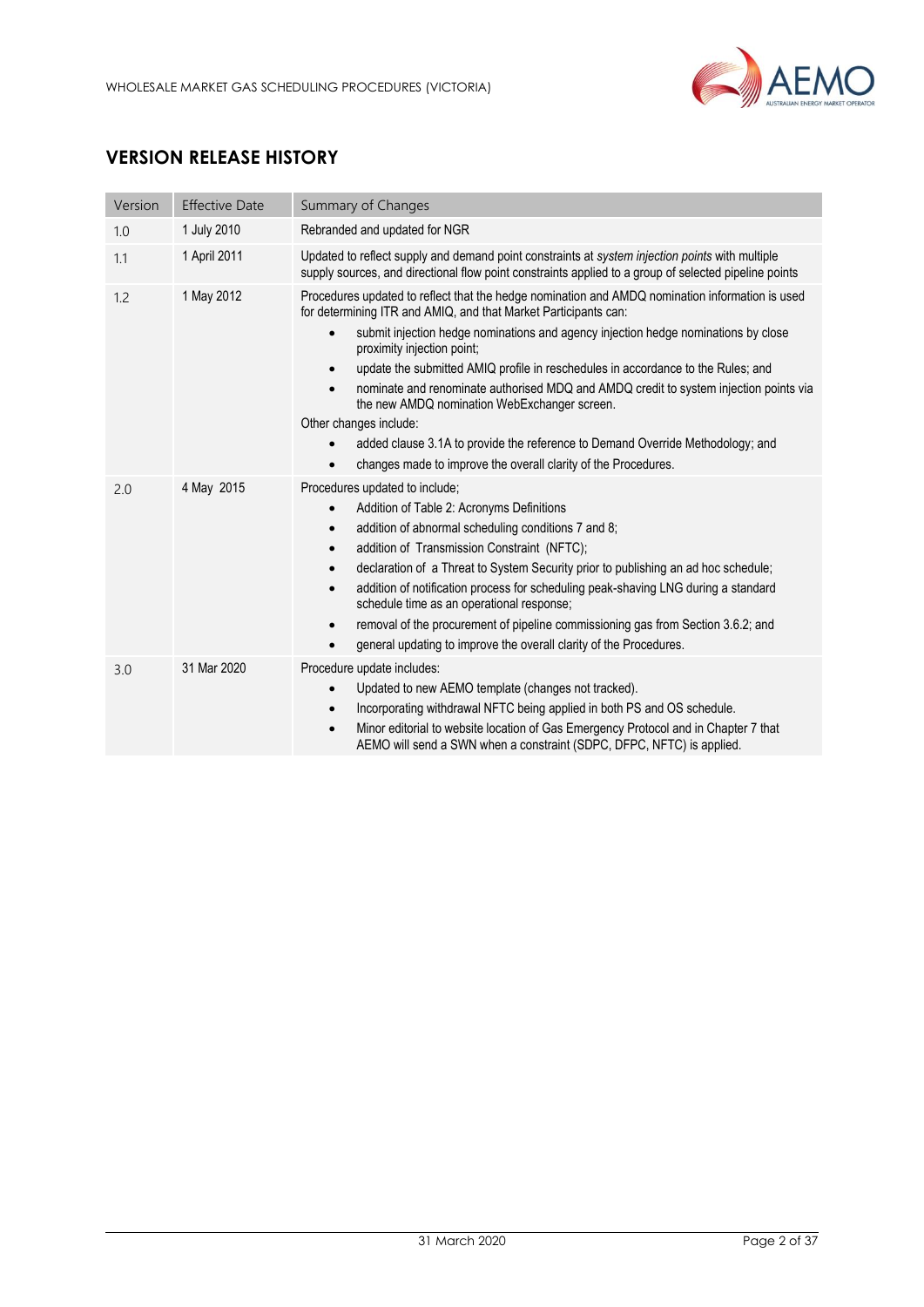

### **CONTENTS**

| 1.    | <b>INTRODUCTION</b>                                                                    | 5  |
|-------|----------------------------------------------------------------------------------------|----|
| 1.1.  | Purpose and scope                                                                      | 5  |
| 1.2.  | Application                                                                            | 5  |
| 1.3.  | Legal and Regulatory Framework                                                         | 5  |
| 1.4.  | Definitions and interpretation                                                         | 5  |
| 1.5.  | Related documents                                                                      | 7  |
| 2.    | <b>GENERAL</b>                                                                         | 9  |
| 2.1.  | Document and Process Overview                                                          | 9  |
| 2.2.  | Scheduling Instructions                                                                | 9  |
| 2.3.  | Objectives                                                                             | 10 |
| 3.    | <b>INPUTS TO SCHEDULING</b>                                                            | 11 |
| 3.1.  | AEMO demand forecasts and demand forecast overrides                                    | 11 |
| 3.2.  | <b>Compressor Commitment</b>                                                           | 11 |
| 3.3.  | End of Day Linepack Target                                                             | 12 |
| 3.4.  | <b>Operating Data</b>                                                                  | 13 |
| 3.5.  | Market Clearing Engine Reference Data                                                  | 13 |
| 3.6.  | Market Participant Data                                                                | 13 |
| 3.7.  | Nodal Demand Allocation                                                                | 15 |
| 3.8.  | Constraints                                                                            | 15 |
| 3.9.  | Intra-day Adjustments for Injections or Withdrawals of Controllable Quantities (Qdiff) | 18 |
| 3.10. | <b>Initial Conditions</b>                                                              | 18 |
| 4.    | <b>SCHEDULING - NORMAL STATE</b>                                                       | 20 |
| 4.1.  | Operating Schedule                                                                     | 20 |
| 4.2.  | Pricing Schedule                                                                       | 22 |
| 5.    | DEALING WITH ABNORMAL CONDITIONS                                                       | 24 |
| 5.1.  | Plant or Facility Outages                                                              | 24 |
| 5.2.  | Ad hoc Operating Schedules                                                             | 24 |
| 5.3.  | Threats to System Security                                                             | 25 |
| 5.4.  | Scheduling in Abnormal Conditions                                                      | 28 |
| 6.    | <b>ADMINISTERED PRICES</b>                                                             | 36 |
| 7.    | MARKET NOTIFICATIONS AND COMMUNICATIONS                                                | 37 |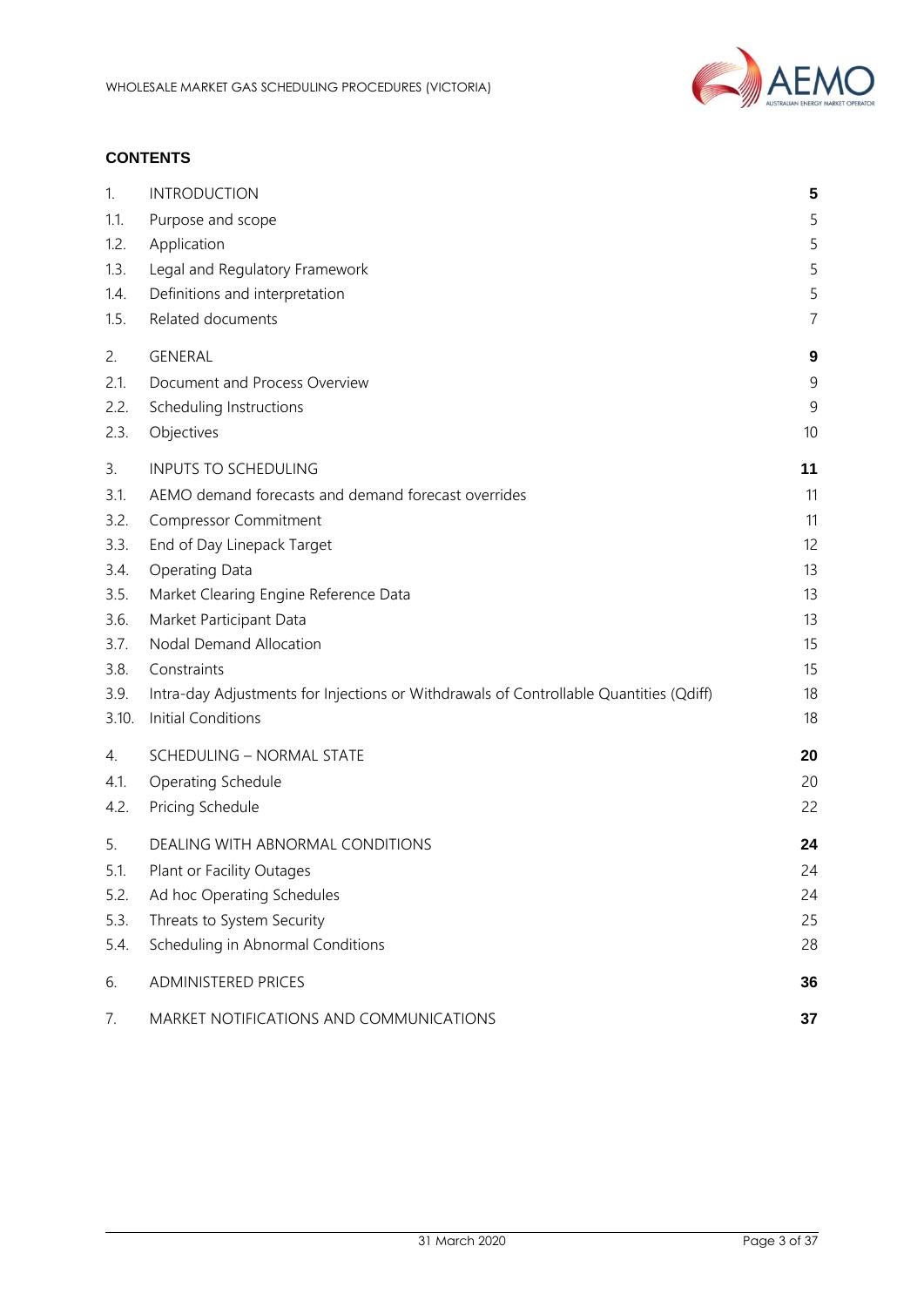

# **TABLES**

| Table 1  |                                                                                             |  |
|----------|---------------------------------------------------------------------------------------------|--|
| Table 2  |                                                                                             |  |
| Table 3  |                                                                                             |  |
| Table 4  |                                                                                             |  |
| Table 5  |                                                                                             |  |
| Table 6  | Condition 1 – Scheduling to address facility outages, interuptions, or supply deficiency 29 |  |
| Table 7  | Condition 2 – Unable to produce both the pricing schedule and operating schedule by the     |  |
| Table 8  | Condition 3 – Unable to produce an operating schedule (pricing schedule is valid) by the    |  |
| Table 9  | Condition 4 – Unable to approve the pricing schedule and operating schedule by the          |  |
| Table 10 | Condition 5 – Unable to approve the pricing schedule and operating schedule by the          |  |
| Table 11 | Condition 6 - Publish an ad hoc operating schedule due to potential threat to system        |  |
| Table 12 | Condition 7 – Market Participants unable to submit scheduling input data by the required    |  |
| Table 13 |                                                                                             |  |
|          |                                                                                             |  |

# **FIGURES**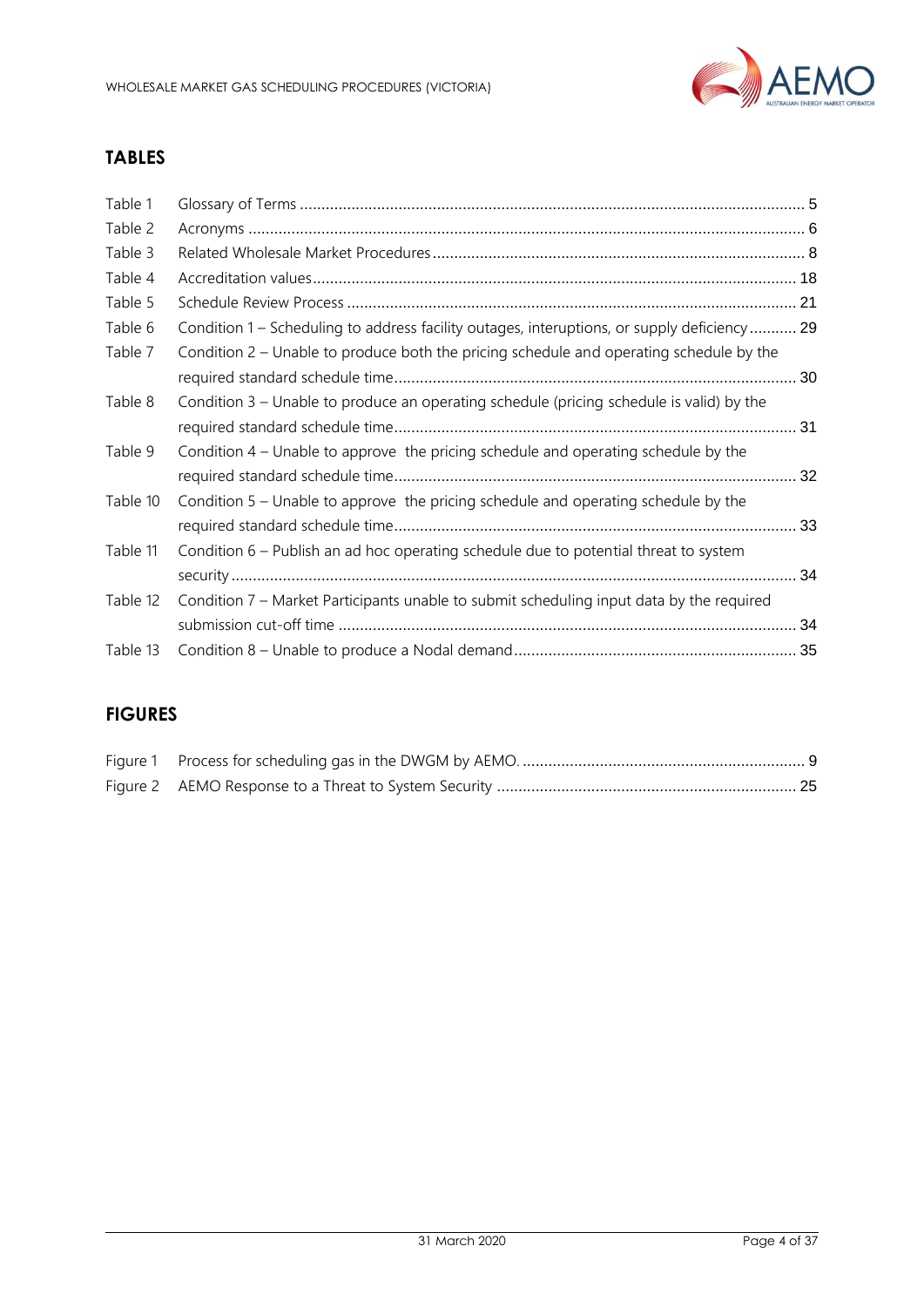

# <span id="page-4-0"></span>**1. INTRODUCTION**

### <span id="page-4-1"></span>**1.1. Purpose and scope**

These are the Wholesale Market Gas Scheduling Procedures (Victoria) (Procedures) made in accordance with section 91BL of the National Gas Law (NGL) and Rule 206 of the National Gas Rules (NGR).

The NGL and the NGR prevail over these Procedures to the extent of any inconsistency.

These Procedures may only be remade in accordance with Part 15B of the NGR.

The purpose of these Procedures is to govern the operation of the Declared Wholesale Gas Market (DWGM).

### <span id="page-4-2"></span>**1.2. Application**

These Procedures applies to AEMO and each person to whom they are expressed to apply.

### <span id="page-4-3"></span>**1.3. Legal and Regulatory Framework**

These Procedures have been made under section 91BL of the National Gas Law.

These Procedures also address AEMO's actions in the context of *emergencies*. Section 53 of the National Gas (Victoria) Act 2008 requires AEMO to publish a 'gas emergency protocol'. AEMO has published the Gas Emergency Protocol in compliance with that requirement. Additionally, the Minister may issue directions to AEMO in respect of the Gas Emergency Protocol or its operation under section 54.

Finally, the Minister has powers under Part 9 of the Gas Industry Act 2001 to proclaim that a shortage of gas supply exists and exercise certain powers, including direct AEMO in the circumstances.

### <span id="page-4-4"></span>**1.4. Definitions and interpretation**

### **1.4.1. Glossary**

Terms defined in the NGL and the NGR have the same meanings in these Procedures unless otherwise specified in this clause.

Terms defined in the NGL and NGR are intended to be identified in these Procedures by italicising them, but failure to italicise a defined term does not affect its meaning.

The words, phrases and abbreviations in the table below have the meanings set out opposite them when used in these Procedures.

| Term            | Definition                                                                                                                                                                                                                                                                     |
|-----------------|--------------------------------------------------------------------------------------------------------------------------------------------------------------------------------------------------------------------------------------------------------------------------------|
| AMDQ nomination | A proportion of its AMDQ for a close proximity injection point that a Market<br>Participant nominates to AEMO for each system injection point in that close proximity<br>injection point for the purpose of determining its injection right at each system<br>injection point. |
| Cut-Off Time    | The time after which a Market Participant submission ceases to apply for a scheduling<br>horizon. This cut-off time is normally two hours before the day-ahead midnight<br>standard schedule time, and one hour before other standard schedule times.                          |

<span id="page-4-5"></span>**Table 1 Glossary of Terms**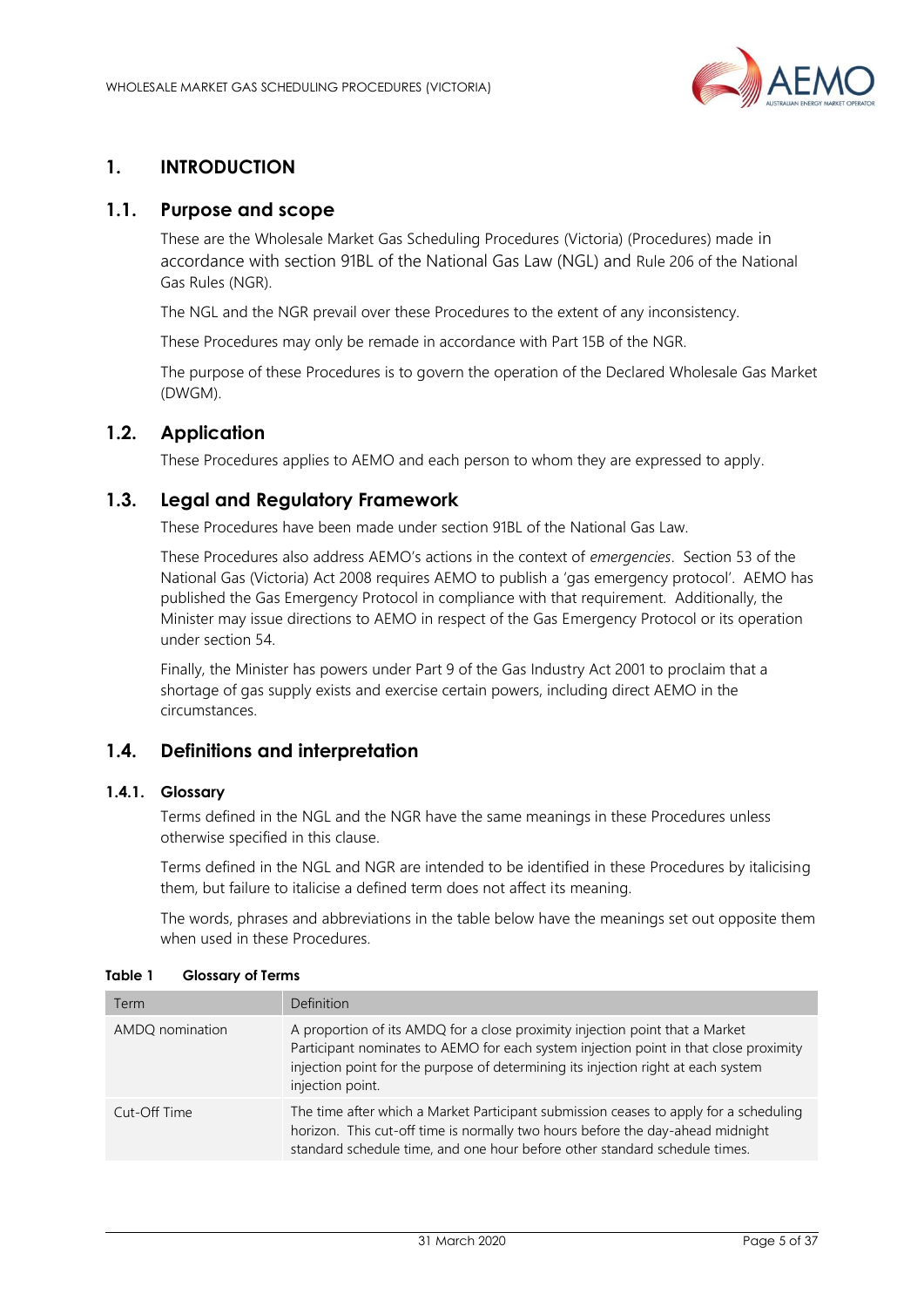

| Term                           | Definition                                                                                                                                                                                                                                                                                                                                                       |  |
|--------------------------------|------------------------------------------------------------------------------------------------------------------------------------------------------------------------------------------------------------------------------------------------------------------------------------------------------------------------------------------------------------------|--|
| Demand Override<br>Methodology | The methodology published under clause 3.1A.                                                                                                                                                                                                                                                                                                                     |  |
| <b>Facility Operator</b>       | A Producer;<br>(a)<br>An interconnected transmission pipeline service provider; or<br>(b)<br>A Storage Provider<br>(c)                                                                                                                                                                                                                                           |  |
| Feasible Operating<br>Schedule | An operating schedule that is physically achievable within operating pressures<br>between the relevant maximum allowable and minimum operational pressures across<br>the DTS                                                                                                                                                                                     |  |
| Gas Emergency Protocol         | The collection of documents at:<br>https://aemo.com.au/energy-systems/gas/emergency-management/victorian-role                                                                                                                                                                                                                                                    |  |
| Injection Right                | The priority of bids in accordance with rule 214.                                                                                                                                                                                                                                                                                                                |  |
| <b>MCE Factors</b>             | Mathematical constants used in the MCE algorithm such as gas properties and<br>characteristics, linearisation steps used by the MCE and VoLL.                                                                                                                                                                                                                    |  |
| Node                           | A point on a pipeline used to define the pipeline network for a mathematical model<br>for the purpose of scheduling by the MCE, such as a junction, a supply point, delivery<br>point, an inlet or an outlet of a connected facility (e.g. compressor) used to define the<br>pipeline network for a mathematical model for the purpose of scheduling by the MCE. |  |
| Demand Override<br>Methodology | The methodology published under clause 3.1A.                                                                                                                                                                                                                                                                                                                     |  |
| <b>Facility Operator</b>       | A Producer;<br>(a)<br>An interconnected transmission pipeline service provider; or<br>(b)<br>A Storage Provider.<br>(c)                                                                                                                                                                                                                                          |  |
| Normal State                   | The DTS is in a Normal State when all of the following conditions are met:                                                                                                                                                                                                                                                                                       |  |
|                                | it is operating within the requirements of the Gas Quality Guidelines and<br>(a)<br>breaches of the gas quality specifications as specified in the Guidelines do not<br>require intervention by AEMO;                                                                                                                                                            |  |
|                                | system pressures and flows are within, and forecast to remain within, the<br>(b)<br>operating limits specified in the Wholesale Market System Security Procedures;<br>and                                                                                                                                                                                        |  |
|                                | in AEMO's reasonable opinion there is no threat to:<br>(c)                                                                                                                                                                                                                                                                                                       |  |
|                                | public safety; or<br>(i)                                                                                                                                                                                                                                                                                                                                         |  |
|                                | (ii)<br>the supply of gas to end users.                                                                                                                                                                                                                                                                                                                          |  |
| Valid Pricing Schedule         | A pricing schedule that achieves competitive market price outcomes by scheduling the<br>lowest-priced injection bids, the highest-priced withdrawal bids and demand<br>forecasts, within the accreditation of controllable quantities and the capacity<br>limitations at connection points.                                                                      |  |
| WebExchanger                   | An electronic system used by Market Participants to submit information to AEMO.                                                                                                                                                                                                                                                                                  |  |

# **1.4.2. Acronyms**

### <span id="page-5-0"></span>**Table 2 Acronyms**

| Term | <b>Definition</b>                                        |
|------|----------------------------------------------------------|
| AMDQ | Authorised Maxmium Daily Quantity (AMDQ) or AMDQ credits |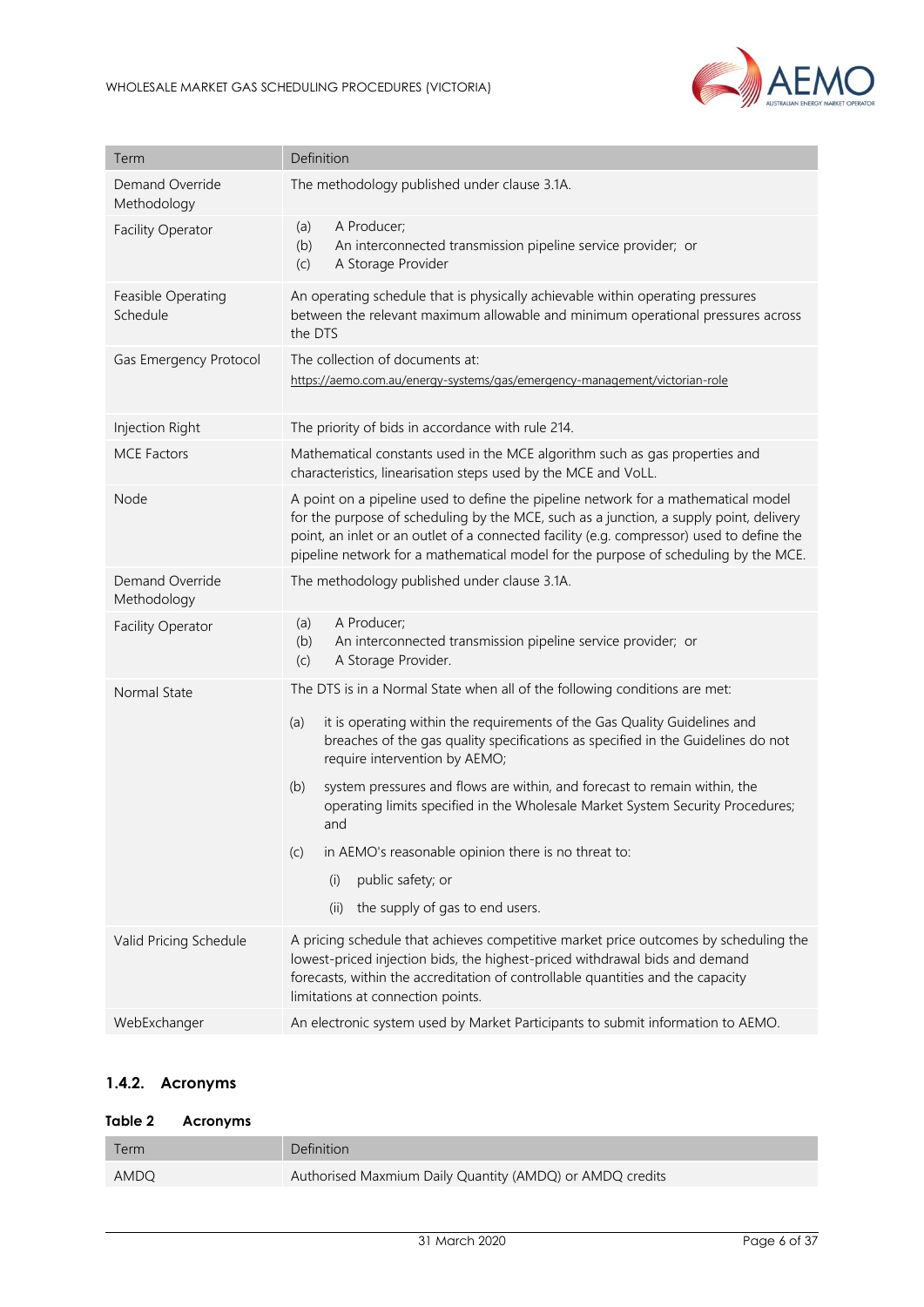

| Term         | Definition                                                                                                                                                                                            |
|--------------|-------------------------------------------------------------------------------------------------------------------------------------------------------------------------------------------------------|
| <b>APC</b>   | administered price cap                                                                                                                                                                                |
| <b>BoD</b>   | Beginning of Day                                                                                                                                                                                      |
| <b>DFPC</b>  | A Directional Flow Point Constraint applied to two or more points on a pipeline in<br>accordance with clause 3.9.                                                                                     |
| <b>DFS</b>   | Demand Forecast System, which is used for processing Market Participant forecasts,<br>AEMO demand forecast overrides, and generating nodal demand forecasts as inputs<br>for the MCE.                 |
| <b>DTS</b>   | The declared transmission system in Victoria.                                                                                                                                                         |
| EoD          | End of Day                                                                                                                                                                                            |
| <b>LP</b>    | Linepack                                                                                                                                                                                              |
| <b>MCE</b>   | Market Clearing Engine, optimisation software that determines operating schedules<br>and pricing schedules.                                                                                           |
| <b>MIBB</b>  | market information bulletin board                                                                                                                                                                     |
| <b>NFTC</b>  | Net Flow Transportation Constraint - A constraint applied to a group of<br>injection/withdrawal meters at a common location to prevent the transportation<br>capacity of the pipeline being exceeded. |
| <b>NGL</b>   | National Gas Law                                                                                                                                                                                      |
| NGR or Rules | National Gas Rules                                                                                                                                                                                    |
| Qdiff        | An Intra-day adjustment applied to operating schedules and pricing schedules, by<br>AEMO clause in accordance with clause 3.10.                                                                       |
| <b>SCADA</b> | A real time supervisory control and data acquisition system that processes data used<br>in the management of the DTS.                                                                                 |
| <b>SDPC</b>  | Supply Demand Point Constraint -A constraint applied to a system point, by AEMO in<br>accordance with clause 3.7.                                                                                     |
| SMS          | Short Message Service, which allows for the transmission of short text messages to<br>and from digital mobile phones.                                                                                 |
| SWN          | A System Wide Notice to individual Market Participants, all Market Participants, or any<br>other relevant Participants.                                                                               |
| <b>TMM</b>   | A system used by AEMO in conjunction with the MCE to produce operating schedules<br>and pricing schedules.                                                                                            |

### **1.4.3. Interpretation**

The following principles of interpretation apply to these Procedures unless otherwise expressly indicated:

- (a) These Procedures are subject to the principles of interpretation set out in Schedule 2 of the National Gas Law.
- (b) References to time are references to Australian Eastern Standard Time.
- (c) Market prices are determine to four decimal places and gas is scheduled in integer gigajoule terms to the whole gigajoule.

### <span id="page-6-0"></span>**1.5. Related documents**

The following documents support this Procedure.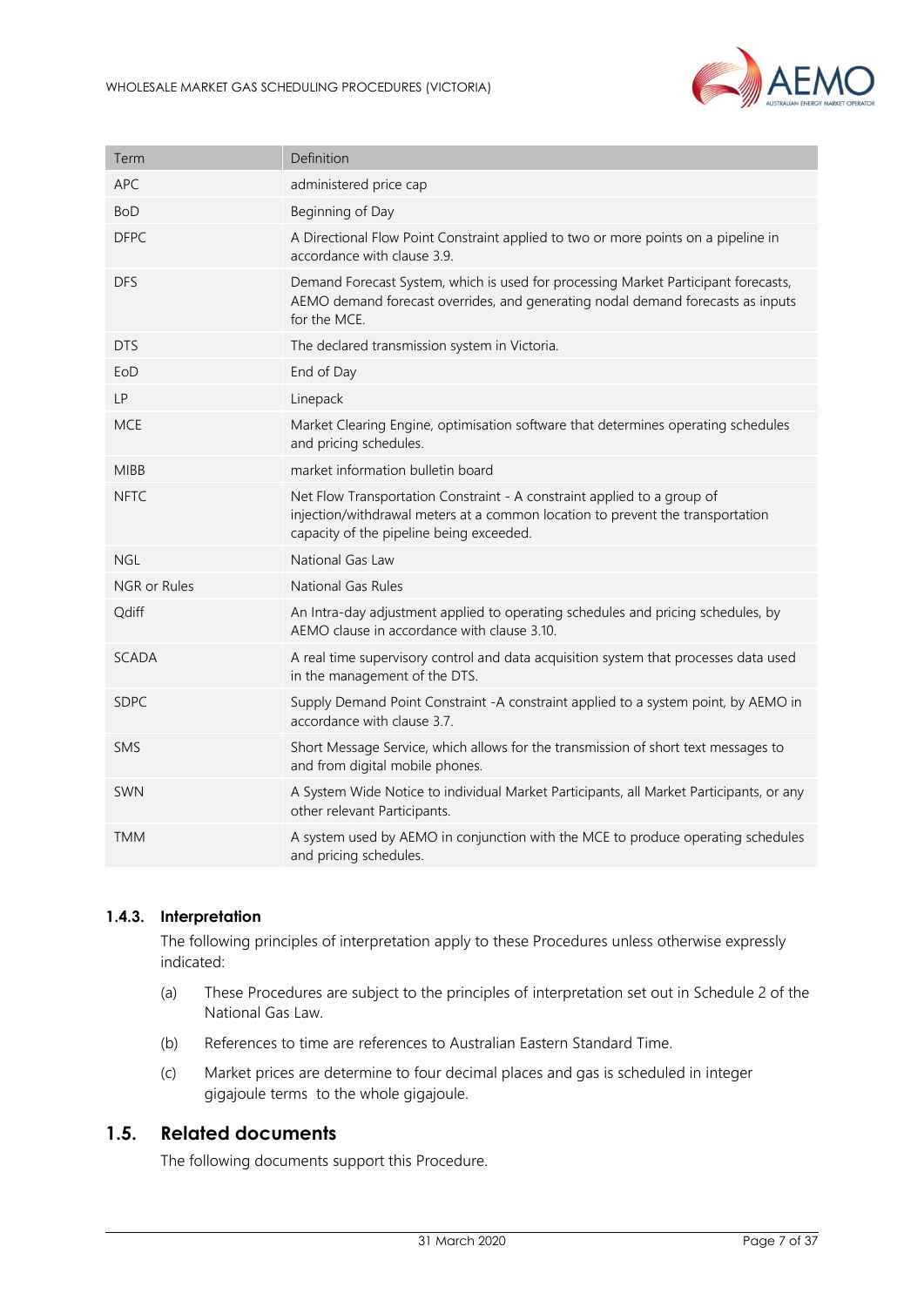

| Reference                              | Title                                                              | Location            |
|----------------------------------------|--------------------------------------------------------------------|---------------------|
| Accreditation Procedures               | Wholesale Market Accreditation Procedures (Victoria)               | AEMO Website        |
| Administered Pricing Procedures        | Wholesale Market Administered Pricing Procedures<br>(Victoria)     | AEMO Website        |
| Ancillary Payment Procedures           | Wholesale Market Ancillary Payment Procedures<br>(Victoria)        | AEMO Website        |
| Electronic Communication<br>Procedures | Wholesale Market Electronic Communication<br>Procedures (Victoria) | AEMO Website        |
| <b>System Security Procedures</b>      | Wholesale Market System Security Procedures<br>(Victoria)          | <b>AEMO Website</b> |
| <b>Uplift Payment Procedures</b>       | Wholesale Market Uplift Payment Procedures<br>(Victoria)           | AEMO Website        |
| <b>Gas Quality Guidelines</b>          | <b>Gas Quality Guidelines</b>                                      | AEMO Website        |
| Gas Emergency Protocol                 | Gas Emergency Protocol                                             | AEMO Website        |

#### <span id="page-7-0"></span>**Table 3 Related Wholesale Market Procedures**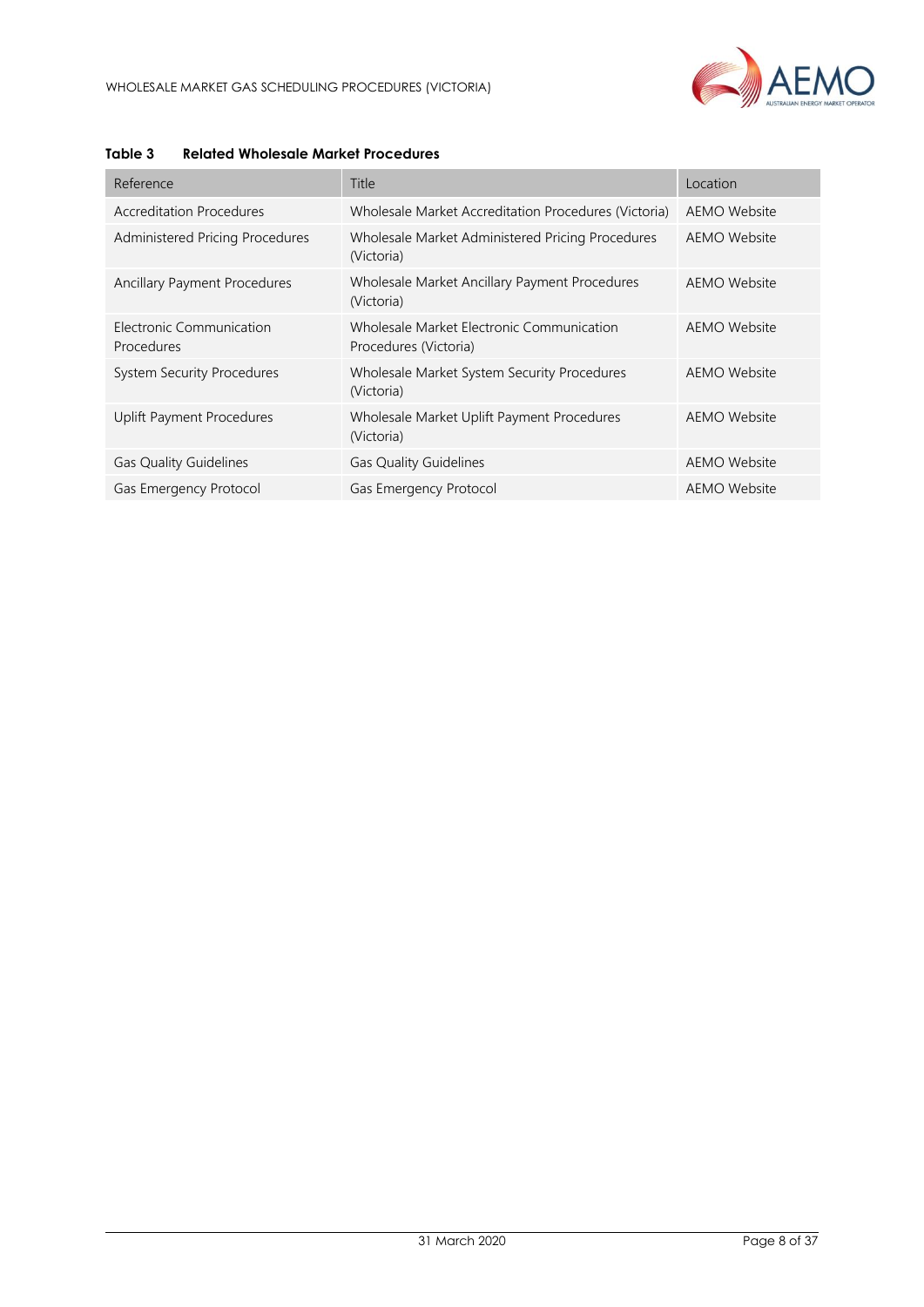

# <span id="page-8-0"></span>**2. GENERAL**

# <span id="page-8-1"></span>**2.1. Document and Process Overview**

<span id="page-8-3"></span>



### <span id="page-8-2"></span>**2.2. Scheduling Instructions**

AEMO will issue *scheduling instructions* to *Market Participants*, and, in the case of the scheduling of *LNG injection bids*, the *declared LNG storage provider*. The issued *scheduling instructions* will specify the quantities of gas which each *Market Participant* is required, in accordance with the Rules, to inject or withdraw in each hour of the gas day.

The scheduling instructions will normally be issued using the *operating schedule* published on the MIBB (refer to Chapter 7). However, if AEMO is unable to *publish* an *operating schedule* or *Market Participants* are unable to access the MIBB to retrieve their *scheduled injections* or *scheduled withdrawals*, AEMO may issue *scheduling instructions* to *Market Participants* or the *declared LNG storage provider* by telephone, followed up with a fax or email confirmation of the instructions.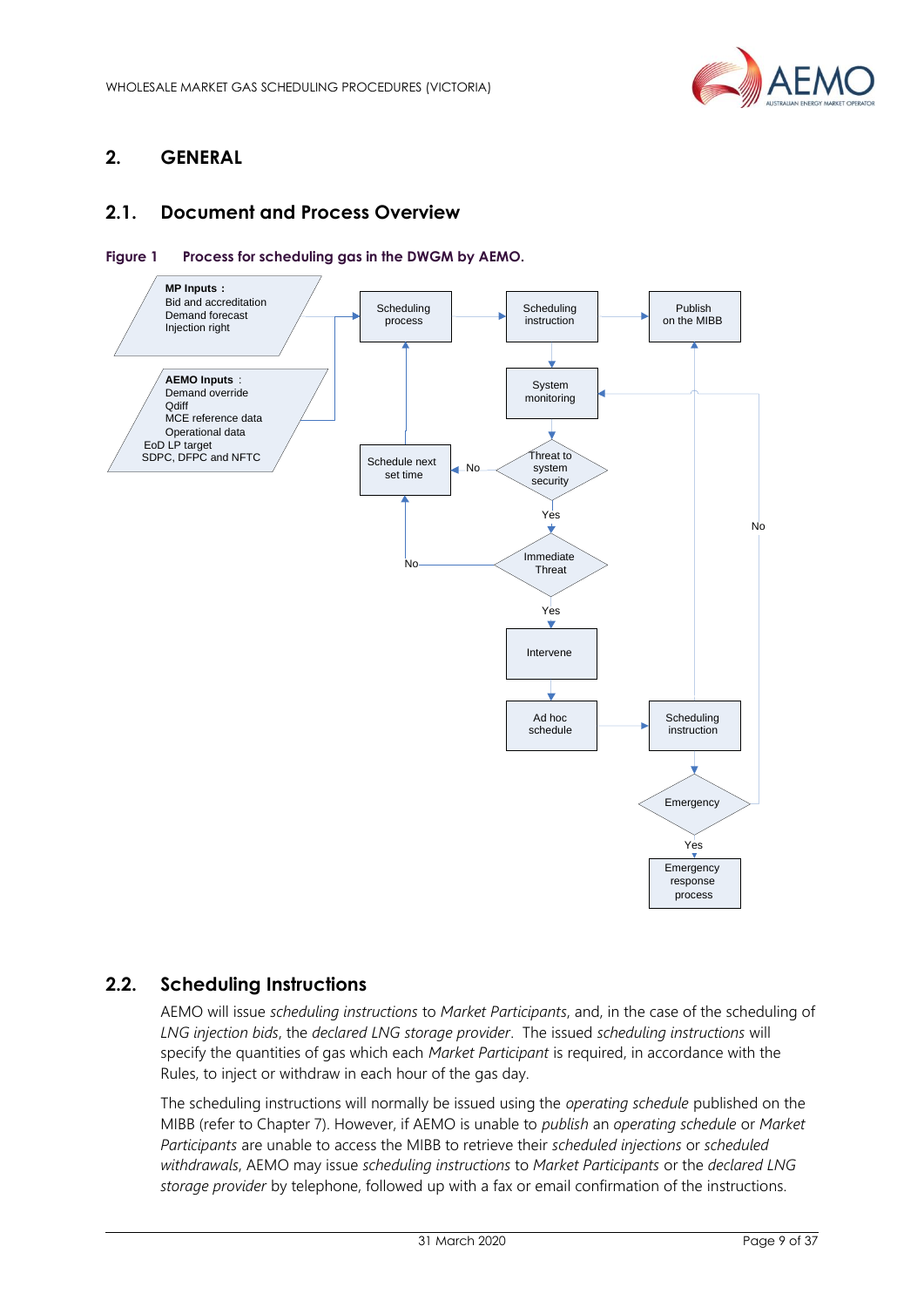

# <span id="page-9-0"></span>**2.3. Objectives**

AEMO will, to the extent practicable, attempt to satisfy the following objectives when issuing *scheduling instructions*:

- (a) ensure that enough gas is made available for withdrawal from the DTS during each gas day to satisfy withdrawal and LP requirements;
- (b) operate the DTS within the system security procedures and avert or minimise threats to system security; and
- (c) minimise the cost of satisfying demand for gas, taking into account:
	- (i) *operating schedules*;
	- (ii) *injection bids* and *withdrawal bids* by *Market Participants*;
	- (iii) any operational agreements, including operating agreements for interconnecting pipelines and the *service envelope agreement*;
	- (iv) information from the accreditation of *controllable quantities* of injections and withdrawals for individual *Market Participants* and locations where more than one *Market Participant* injects or withdraws gas through a common *connection point* or *meter*;
	- (v) plant or facility outages;
	- (vi) maintenance of the DTS;
	- (vii) *system injection point* constraints, *system withdrawal point* constraints, and DFPC;
	- (viii) DTS constraints;
	- (ix) any direction under the Gas Industry Act 2001 (Vic) or intervention by AEMO under the Rules;
	- (x) the practicality in compressor ramping up and down, time and the technical limitations and implications of starting and stopping compressors for short periods;
	- (xi) where *LNG* is scheduled to be vaporised:
		- (A) the time taken to start the vaporisation processes and implement it;
		- (B) the technical limitations and practicality in starting and stopping vaporisation over short periods; and
		- (C) the minimum practical rate of vaporising LNG; and
	- (xii) any other matter which AEMO reasonably considers is required to be taken into account to achieve the objectives of minimising the cost of satisfying demand and maintaining the security of the DTS.

When issuing *scheduling instructions*, AEMO may adjust the inputs to or outputs from the *scheduling* process where it reasonably considers this is required to reflect operational practicalities.

All material factors which AEMO takes into account for the purposes of preparing an *operating schedule* will be recorded by AEMO so that the gas *scheduling procedures* can be properly audited.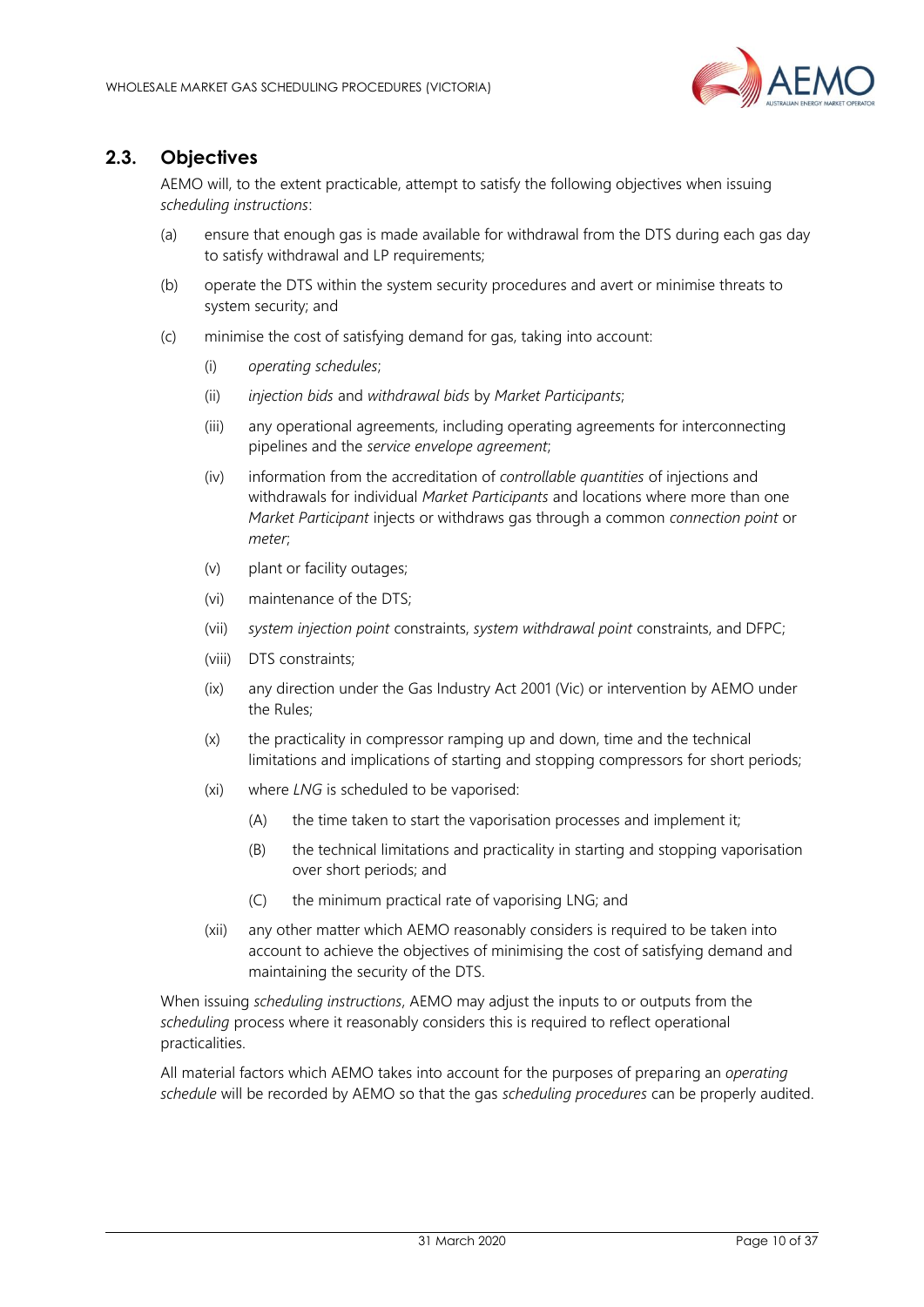

# <span id="page-10-0"></span>**3. INPUTS TO SCHEDULING**

Chapter 4 sets out the inputs and assumptions used by AEMO for the purposes of producing *operating schedules* and *pricing schedules* under normal operating conditions. This chapter provides more information about some of those inputs and assumptions.

### <span id="page-10-1"></span>**3.1. AEMO demand forecasts and demand forecast overrides**

AEMO determines its own *demand forecasts*.

Prior to producing an *operating schedule*, AEMO will compare its *demand forecast* with the Market Participants' aggregate *demand forecast* and may apply a *demand forecast override*.

A *demand forecast override* is an amount added or subtracted by AEMO to the *Market Participants'* aggregate *demand forecast* for each hour so as to ensure that an appropriate amount of gas is *scheduled* for that gas day to maintain adequate LP over the day and therefore maintain *system security*.

AEMO will apply a demand forecast override if:

- (a) the *Market Participants*' aggregate *demand forecast*, including any updated *demand forecasts* submitted by *Market Participants*, differ from AEMO's aggregate *demand forecast* by more than the amounts specified in the Demand Override Methodology; and
- (b) AEMO reasonably considers that scheduling the DTS without applying a *demand forecast override* creates an unacceptable risk of *curtailment*, threat to *system security*, or generates circumstances where a threat to *system security* may occur.

#### **3.1.1. Demand Override Methodology**

AEMO must prepare and publish a methodology setting out how it will determine and apply *demand forecast overrides*.

### <span id="page-10-2"></span>**3.2. Compressor Commitment**

The commitment of compressors will depend on the following criteria:

- (a) availability of compressors;
- (b) gas demand for the gas day;
- (c) injections and withdrawals at different locations;
- (d) Balance of Day (BoD) Linepack (LP);
- (e) End of Day (EoD) LP target;
- (f) expected injections and withdrawals by location; and
- (g) total forecast demand for the following day.

AEMO will specify an initial commitment of required compressors as an input to the MCE for scheduling. The MCE optimises the operation of committed compressors by determining the required power output for each committed compressor. Power output is constrained by the minimum and maximum operating limits of each compressor.

As far as practicable, AEMO will:

- (a) assess the effect of the compressor commitment in the *operating schedule* on:
	- (i) *system security*, in accordance with the *system security procedures*;
	- (ii) compressor operations; and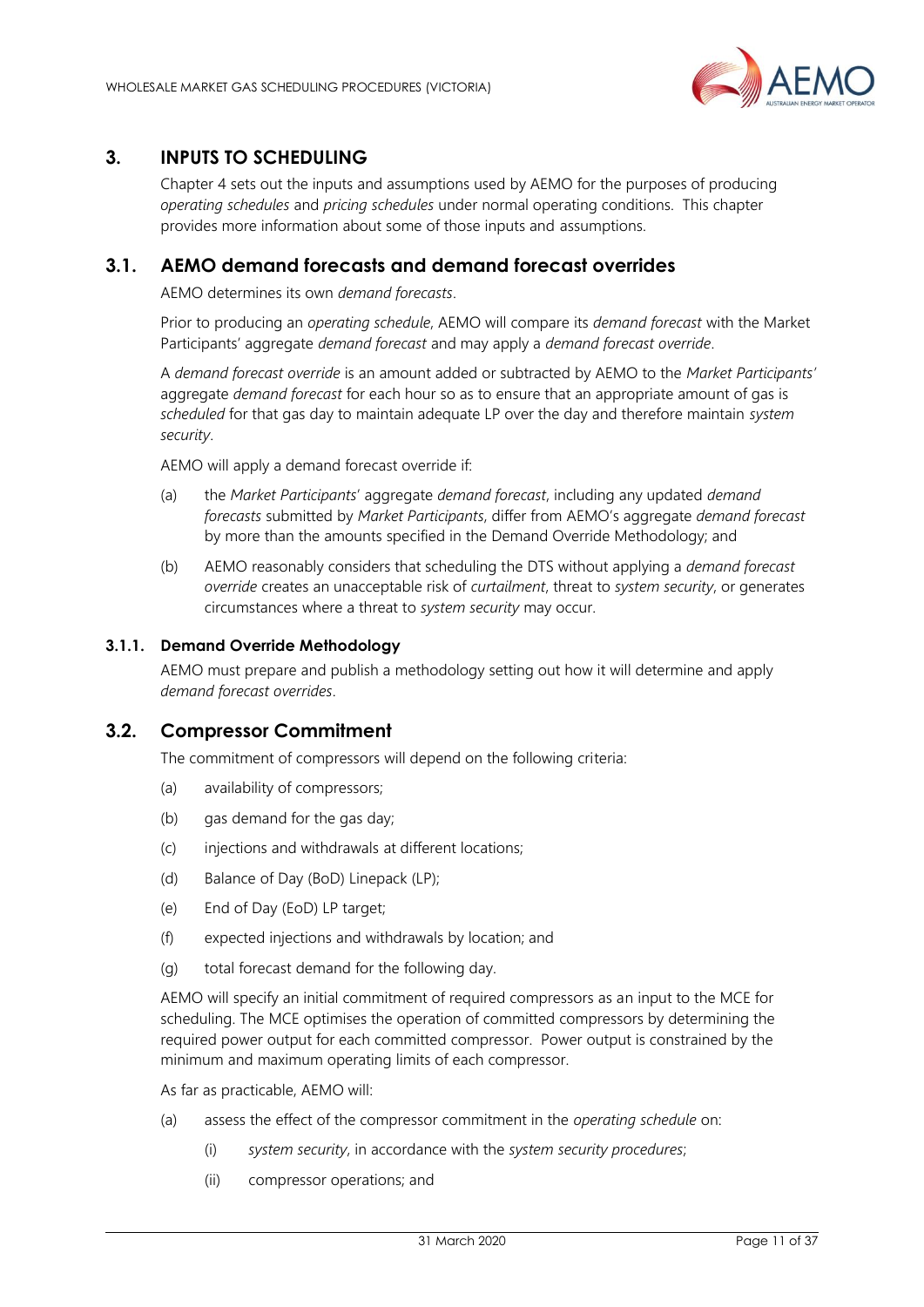

- (iii) locational (Nodal) prices in the *operating schedule*; and
- (b) adjust compressor commitments to produce an *operating schedule* that:
	- (i) schedules pipeline pressures above minimum operating pressures and below maximum operating pressures, and in which all expected demand is satisfied, taking into account that the MCE alerts the operator to a non-feasible solution where any pipeline pressure is below the defined minimum operating pressure (refer to clause 3.5).
	- (ii) is feasible;
	- (iii) achieves a reasonable and practical balance between the starting and stopping of compressors over short time periods (i.e. 3 - 4 hours) and the objective of minimising the cost of satisfying demand over the day, taking into account that the MCE does not optimise the full costs and practicalities of starting and stopping compressors; and
	- (iv) reasonably satisfies the objective of minimising the cost of satisfying demand, taking into account the effects of compressor operations on locational (nodal) prices.

### <span id="page-11-0"></span>**3.3. End of Day Linepack Target**

The DTS typically operates with a reasonably constant rate of hourly injections of *gas* from the *system injection points*. The total hourly demand swings from levels below the injection rates during off peak periods to above the injection rates during peak periods. LP varies over the day, as it is the difference between the normally constant injection rate and the normally variable withdrawal rate accumulated over the day. A certain amount of LP is required to maintain minimum system pressures, but LP beyond that level can be used as a source of supply for future hours.

AEMO's objective in setting EoD LP targets is to ensure sufficient gas in the pipelines at the end of each day so that:

- (a) AEMO's reasonable expectation of the following day's demand will be met at all *system withdrawal points* and times during that gas day; and
- (b) pressures will not fall below minimum, or rise above maximum, limits of operation during a gas day.

AEMO will set the EoD total system LP target when producing *operating schedules* and *pricing schedules*, and may also set EoD LP targets for *system withdrawal zones* for operational reasons in an *operating schedule* when required. The MCE *schedules* an EoD LP quantity in accordance with the target specified by AEMO for the system total in the *operating schedules* and *pricing schedules*.

AEMO will determine the EoD total system LP target by balancing *system security* with market requirements according to the following inputs and criteria:

- (a) minimum required EoD LP level is maintained at all *system withdrawal points* and at all times during a gas day, especially in winter operation;
- (b) use of system LP capacity is maximised to cope with various operational scenarios in responding to gas market operation;
- (c) sufficient LP "head room" is retained for *demand forecast* error in order to prevent potential breaches of maximum operational pressures;
- (d) appropriate compressor operation is achieved;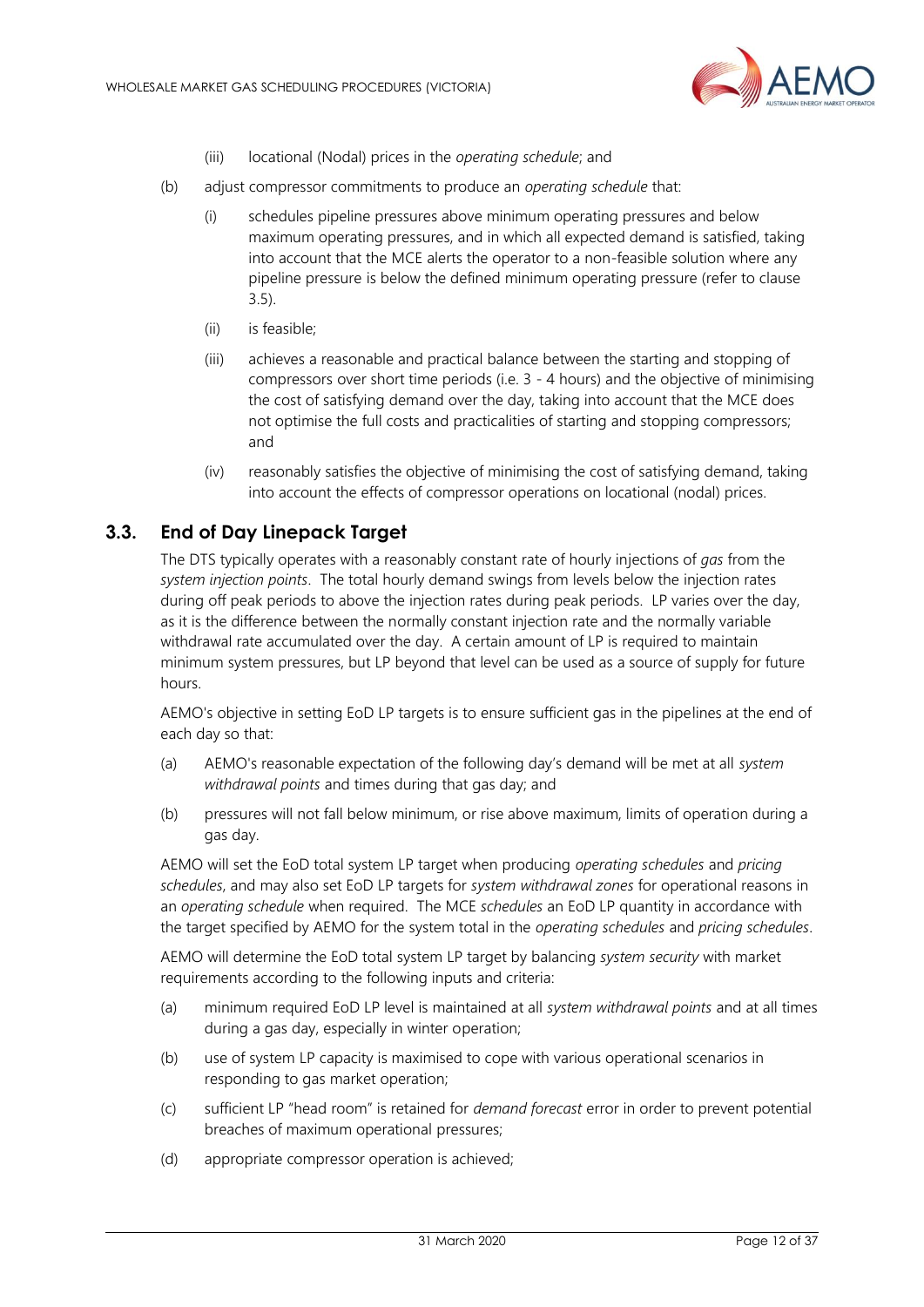

- (e) injection and withdrawal rates at each *system injection point* or *system withdrawal point* (as relevant);
- (f) the total demand level and demand profile, as affected by weather conditions and usage by large customers (e.g. gas fired generation demand);
- (g) seasonal factors (i.e. time of year); and
- (h) *system security*.

AEMO may change the EoD total system LP target from time to time where it reasonably considers it is necessary to maintain efficient and safe system operational conditions. AEMO will notify *Market Participants* of any changes to EoD total system LP target by an SWN in accordance with Chapter 7.

### <span id="page-12-0"></span>**3.4. Operating Data**

Operating data is used by AEMO on the following basis:

- (a) Nodal pressures are provided by AEMO's SCADA. This data is extrapolated to determine starting conditions that AEMO applies to produce the current gas day initial and intra-day *operating schedules* and *pricing schedules*.
- (b) Subject to paragraph (c), AEMO will use the metered *gas* quantities that the DFS imports from SCADA to determine any Qdiff value to be applied when producing current gas day intra-day *operating schedules* and *pricing schedules*.
- (c) AEMO may substitute data for the purpose of producing *operating schedules* and *pricing schedules* when any SCADA data is not accurate or not available during any *gas day*, due to either communication or hardware problems.

### <span id="page-12-1"></span>**3.5. Market Clearing Engine Reference Data**

The MCE models the DTS using MCE reference data, which comprises Node configuration, *system withdrawal zones*, pipe segments, LP zones, compressor characteristics and the MCE Factors. This data is necessary for the MCE to be able to produce Feasible Operating Schedules.

AEMO will:

- (a) *publish* the details of the current MCE reference data on the MIBB;
- (b) apply an appropriate change management process to make any changes to MCE reference data. Reasons for change may include system operation requirements, alterations to the physical system or variations to the MCE Factors; and
- (c) notify *Market Participants* by SWN in accordance with Chapter [7](#page-36-0) of any significant changes made to MCE reference data, such as adding or removing *system withdrawal zones*, LP zones, pipe segments, compressor stations or changes to the MCE Factors.

### <span id="page-12-2"></span>**3.6. Market Participant Data**

*Market Participants* must communicate their intentions to inject *gas* into or withdraw *gas* from the DTS each day in accordance with the Wholesale Market Electronic Communications Procedures.

### <span id="page-12-3"></span>**3.6.1. Market Participants Bids**

*Market Participants* must submit bids in accordance with the Rules and the Wholesale Market Electronic Communications Procedures.

*Market Participants* may: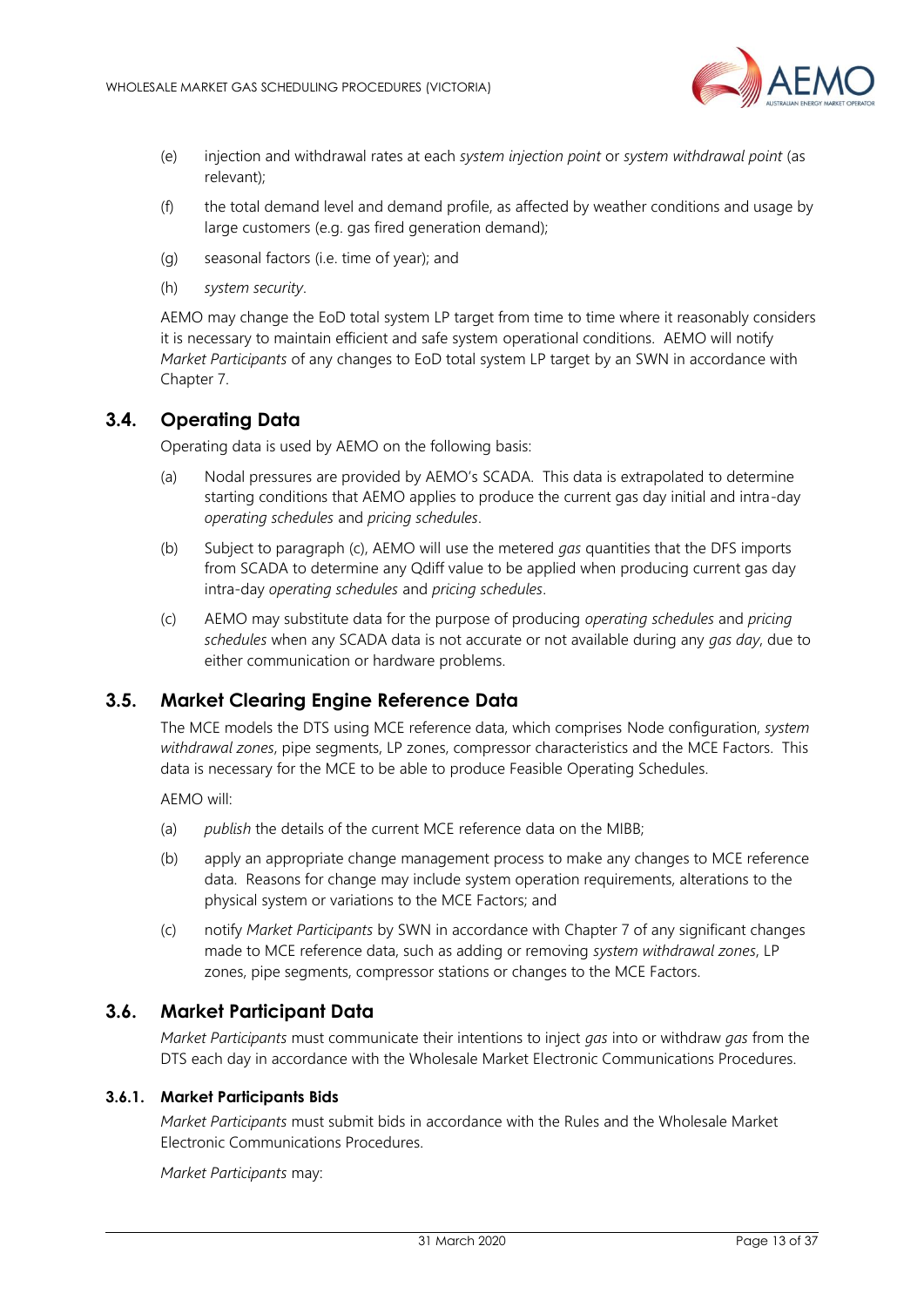

- (a) make *bids* applicable for a specified date-time period (such as a single day or span many days); and
- (b) update *bids* any time up to the cut-off times specified in the Rules.

If a *Market Participant* submission is invalid, AEMO will not use that submission for *scheduling* and, as soon as practicable after it becomes aware of the invalidity, AEMO will notify the *Market Participant* in accordance with the Wholesale Market Electronic Communications Procedures.

Each *bid* that is valid will be:

- (a) date-time stamped;
- (b) assigned a unique identifier; and
- (c) stored in AEMO's database for audit purposes.

An updated *bid* must be for the whole of the *gas day*, and must be consistent with the quantity scheduled in respect of that *bid* for the current and preceding *scheduling intervals* on that *gas day*.

#### <span id="page-13-0"></span>**3.6.2. Market Participants Demand Forecast**

*Market Participants* must submit *demand forecasts* in accordance with the Rules and the *electronic communication procedures*.

*Demand forecasts* may be updated by *Market Participants* at any time up to the times specified in the Rules.

When producing schedules, AEMO will use the most recent valid *Market Participants' demand forecasts* for the first hour of the relevant *scheduling horizon* until the end of the *gas day*.

*Market Participants* may provide AEMO with a validation threshold against which *demand forecasts* by the *Market Participant* will be verified. If a validation threshold has been provided by a *Market Participant*, any *demand forecast* that exceeds the validation threshold provided by the *Market Participant* will be invalid.

AEMO may apply a *demand forecast override* in accordance with clause [3.1.](#page-10-1)

#### <span id="page-13-1"></span>**3.6.3. Market Participants Hedge Nominations**

At any time up to the BoD cut-off time prior to the commencement of the *gas day*, *Market Participants* may submit *injection hedge nominations*, *agency injection hedge nominations*, and *AMDQ nominations* for the purpose of determining *Market Participants*' injection rights and *AMIQ* in accordance with the Rules.

The hedge nomination information includes:

- (a) *injection hedge nominations*;
- (b) *agency injection hedge nominations*;
- (c) AMDQ nominations; and
- (d) *AMIQ profile* (as a percentage) for each of the *scheduling intervals* of the *gas day*.

*Market Participants* cannot modify *injection hedge nomination* and *agency injection hedge nomination* for the current *gas day* after the cut-off time for the BoD schedule for the current *gas day*.

*Market Participants* may submit an updated *AMIQ profile* for the current *gas day* before the cut-off time for each *scheduling horizon*. An updated *AMIQ profile* must incorporate the *AMIQ profile* most recently nominated for the current and the preceding *scheduling intervals* of the *gas day*.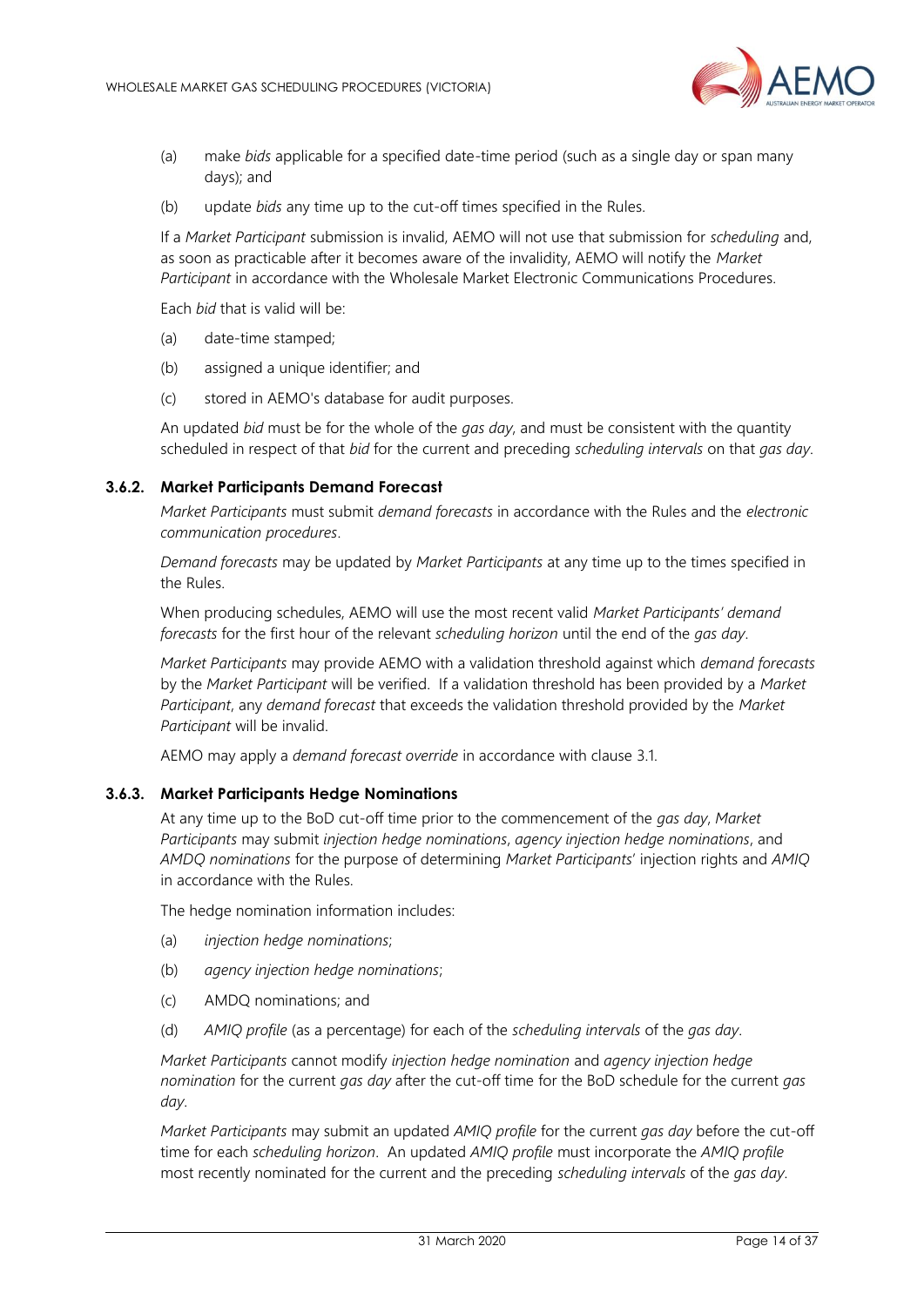

*Market Participants* may submit an updated AMDQ nomination to a *system injection point* for the current *gas day* before the cut-off time for each *scheduling horizon*, which must be greater than or equal to the lesser of:

- (a) the current nomination of *authorised MDQ* or *AMDQ credit*, whichever is relevant, to that *system injection point*; and
- (b) the total quantity of *gas* scheduled for injection at that *system injection point* by that *Market Participant* for the current and preceding *scheduling intervals* of the *gas day*.

### <span id="page-14-0"></span>**3.7. Nodal Demand Allocation**

AEMO will *allocate* the aggregated *Market Participant demand forecasts* and any AEMO *demand forecast override* to each Node according to a base-load to heating-load split determined by AEMO for that Node. This split may be updated by AEMO from time to time.

### <span id="page-14-1"></span>**3.8. Constraints**

#### <span id="page-14-2"></span>**3.8.1. Supply and Demand Point Constraints**

AEMO may apply SDPCs to reflect contractual, physical and operating constraints for facilities that are external to the DTS to *system injection points* and *system withdrawal points*. These are applied to both *pricing schedules* and *operating schedules*.

AEMO may also apply SDPCs to restrict injections or withdrawals which would exceed the physical capacity of the DTS including pipeline capacity, pipeline facility commissioning, and maintenance (e.g. maintenance of compressors) or to avert threats to *system security*. An SDPC that is used due to an injection limitation within the DTS are applied to *operating schedules* only and not to *pricing schedules*. An SDPC that is used due to a withdrawal limitation within the DTS may be applied to both the *pricing schedule* and *operating schedules*.

SDPCs consist of:

- (a) *supply point* constraints, which usually apply to the aggregate schedules on all *Market Participants* injecting gas at a particular *meter*;
- (b) *supply point* constraints which selectively constrain *injection bids* at *system injection points* where the facility operator has registered multiple supply sources in accordance with clause [3.8.2](#page-15-0) and Market Participants have accredited multiple supply sources in accordance with clause [3.8.6;](#page-16-0) and
- (c) demand point constraints, which usually apply to the aggregate schedules on all *Market Participants* withdrawing *gas* at a single off-take *meter*.

When AEMO applies an SDPC to reflect the limitations of a connected facility, it will set the SDPC parameters at an injection or withdrawal *meter* according to information supplied by the Facility Operator, either from the terms and conditions specified in operating agreements, which are entered into between AEMO and the associated party that is injecting or withdrawing; or using information provided by such party. This information will be used to set the overall limits for the *system injection points* or *system withdrawal points* specified in the information provided, to ensure any *scheduling instruction* issued by AEMO is consistent with injection or withdrawal capabilities of the *system injection point* or *system withdrawal point* for the period that the SDPC applies. The SDPC parameters include:

- (a) daily minimum quantity;
- (b) daily maximum quantity;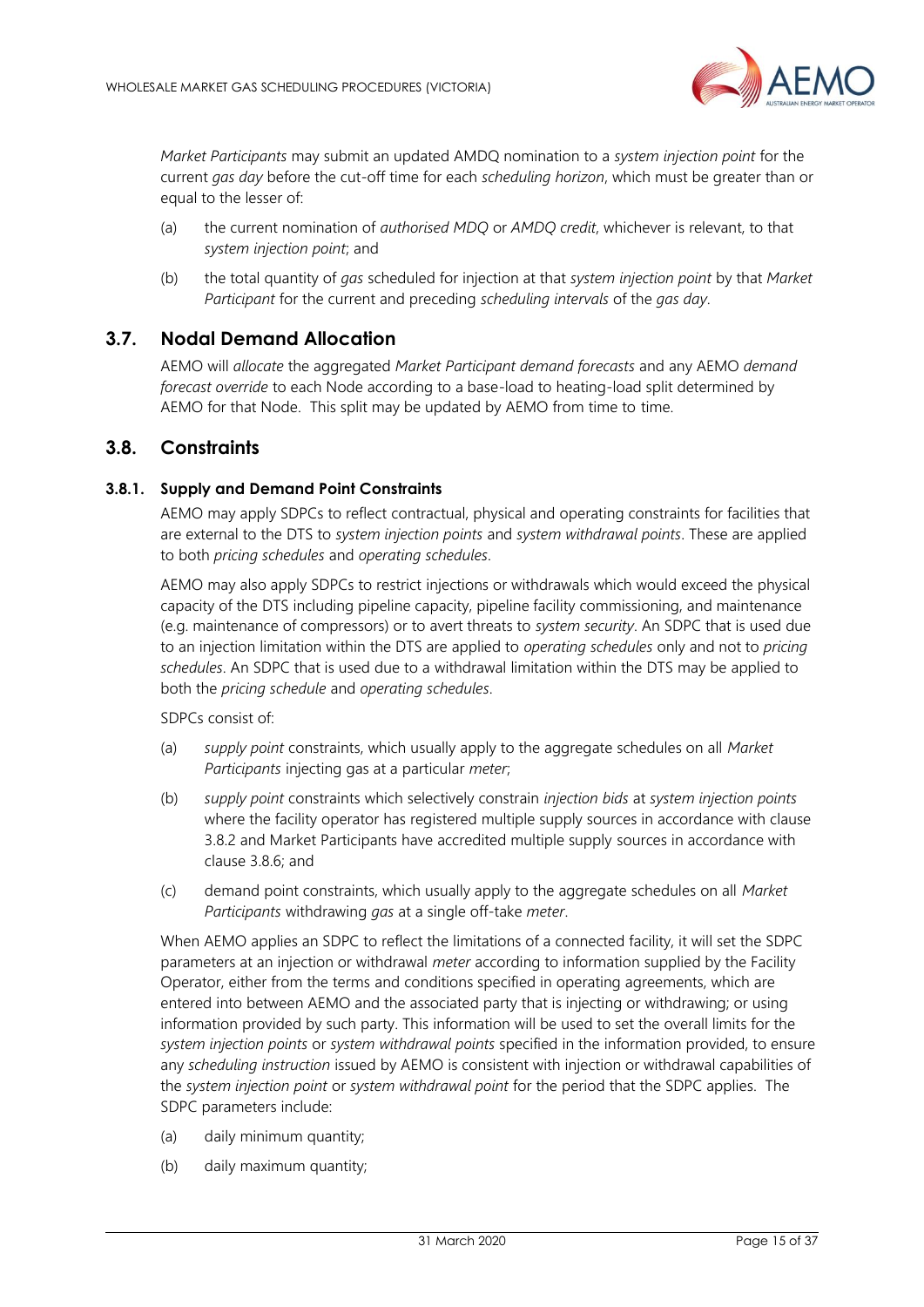

- (c) hourly minimum quantity;
- (d) hourly maximum quantity;
- (e) hourly ramp up/down limits;
- (f) hourly response time;
- (g) flexible response; and
- (h) point expiration time.

AEMO may apply and change SDPCs independently during the gas day where AEMO becomes aware of changes in the physical capabilities of a system injection point or system withdrawal point that may constrain that point.

AEMO will notify Market Participants of changes to SDPCs by an SWN in accordance with Chapter [7.](#page-36-0)

#### <span id="page-15-0"></span>**3.8.2. Supply Source Outage at a System Injection Point**

In the event of an outage of a supply source at a *system injection point* for which the Facility Operator has registered multiple supply sources in accordance with clause [3.8.7,](#page-17-3) the Facility Operator may advise AEMO that they will cease to inject *gas* from that supply source into the DTS.

After receiving this advice, AEMO must:

- (a) set the maximum hourly quantity to zero for *injection bids* at the failed supply source from *Market Participants* who have accredited the failed supply source as one of their multiple supply sources, in accordance with clause [3.8.6;](#page-16-0) and
- (b) notify *Market Participants* of the applied SDPC by an SWN in accordance with Chapter [7.](#page-36-0)

#### <span id="page-15-1"></span>**3.8.3. Directional Flow Point Constraints**

A special case of the SDPC, a DFPC, allows an injection and withdrawal *meter* to be paired so that the net flow is subject to a new set of constraints. The feature of the MCE is also capable of specifying different maximum flow limits depending on the net direction of flow.

Maximum hourly and maximum daily constraints can be specified in either or both flow directions and are applied on both the *operating schedule* and the *pricing schedule*.

This feature of MCE allows for financial flows to be maximised in either or both directions subject to physical limits specified in either operating agreements or operational conditions on the day.

The DFPC parameters are:

- (a) maximum hourly net injection quantities: describing the maximum net amount of gas that can be injected in an hour;
- (b) maximum hourly net withdrawal quantities: describing the maximum net amount of gas that can be withdrawn in an hour;
- (c) maximum daily net injection quantities: describing the maximum net amount of gas that can be injected over a day; and
- (d) maximum daily net withdrawal quantities: describing the maximum net amount of gas that can be withdrawn over a day.

AEMO may apply and change DFPCs to both *operating schedules* and *pricing schedules* during the *gas day* where AEMO reasonably considers that it is needed to reflect the circumstances applicable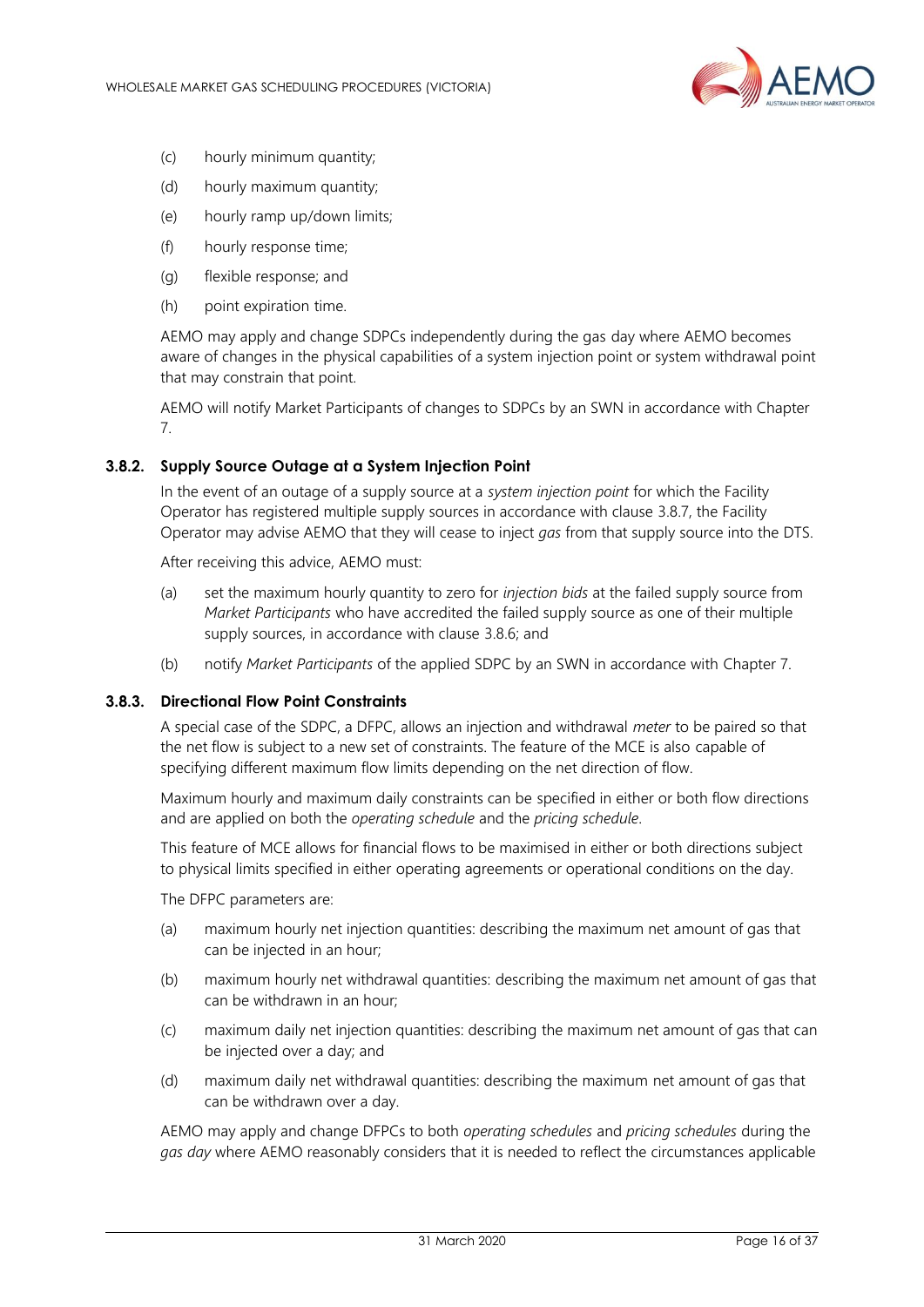

at the relevant *system injection points* and *system withdrawal points*. AEMO will notify *Market Participants* of any changes to DFPCs by an SWN in accordance with Chapter [7.](#page-36-0)

### **3.8.4. Financial Flows during Plant Outages**

Where there is a complete outage of a facility, AEMO will not schedule any injections or withdrawals to take place at the relevant *system injection points* or *system withdrawal points* (even where net gas flows at the points would be zero).

#### <span id="page-16-1"></span>**3.8.5. Net Flow Transportation Constraints**

A NFTC allows multiple *system injection points* and *system withdrawal points* at a common location to be combined so that the net aggregate flow is constrained to reflect the physical DTS capacity (e.g. pipeline capacity).

The NFTC parameters are:

- (a) maximum hourly net injection quantities: describing the maximum net amount of gas that can be injected in an hour;
- (b) maximum hourly net withdrawal quantities: describing the maximum net amount of gas that can be withdrawn in an hour;
- (c) maximum daily net injection quantities: describing the maximum net amount of gas that can be injected over a day; and
- (d) maximum daily net withdrawal quantities: describing the maximum net amount of gas that can be withdrawn over a day.

AEMO must apply:

- (a) net injection NFTCs to *operating schedules* only; and
- (b) net withdrawal NFTCs to *pricing schedules* and *operating schedules*.

AEMO may apply and change NFTCsapplied for a *gas day* where combined *scheduled* net flows at a common location would otherwise exceed either the maximum daily or maximum hourly transportation capacity of the pipeline. AEMO will notify *Market Participants* of any changes to NFTCs by an SWN in accordance with Chapter [7.](#page-36-0)

#### <span id="page-16-0"></span>**3.8.6. Accreditation of Controllable Quantities**

Under rule 210(1) of the Rules, AEMO and the *Market Participants* must comply with the *accreditation procedures* for the accreditation of quantities.

*Market Participants* who wish to be eligible to receive *ancillary payments* arising from the lodgement of their *injection bids* and *withdrawal bids* of a *controllable quantity* must provide information on any constraints applicable to the deliverability of gas for their injections or withdrawals through the accreditation process (refer to clause [3.8.1\)](#page-14-2).

AEMO will record any accredited set of constraints for a *Market Participant's bids* at a *meter*. AEMO will only apply accredited constraints as inputs to the MCE and such accredited constraints will be applied to both the *operating schedule* and the *pricing schedule* unless AEMO reasonably determines that the accreditation data is the cause of an infeasible *operating schedule* or *pricing schedule*.

If AEMO identifies that *bid* data that has passed validation is causing an *operating schedule* or *pricing schedule* to be infeasible, AEMO may amend intraday the accredited quantities of the relevant *Market Participant*, as described further in clause [5.4.](#page-27-0) AEMO will notify the affected *Market Participant* of any such actions undertaken by AEMO.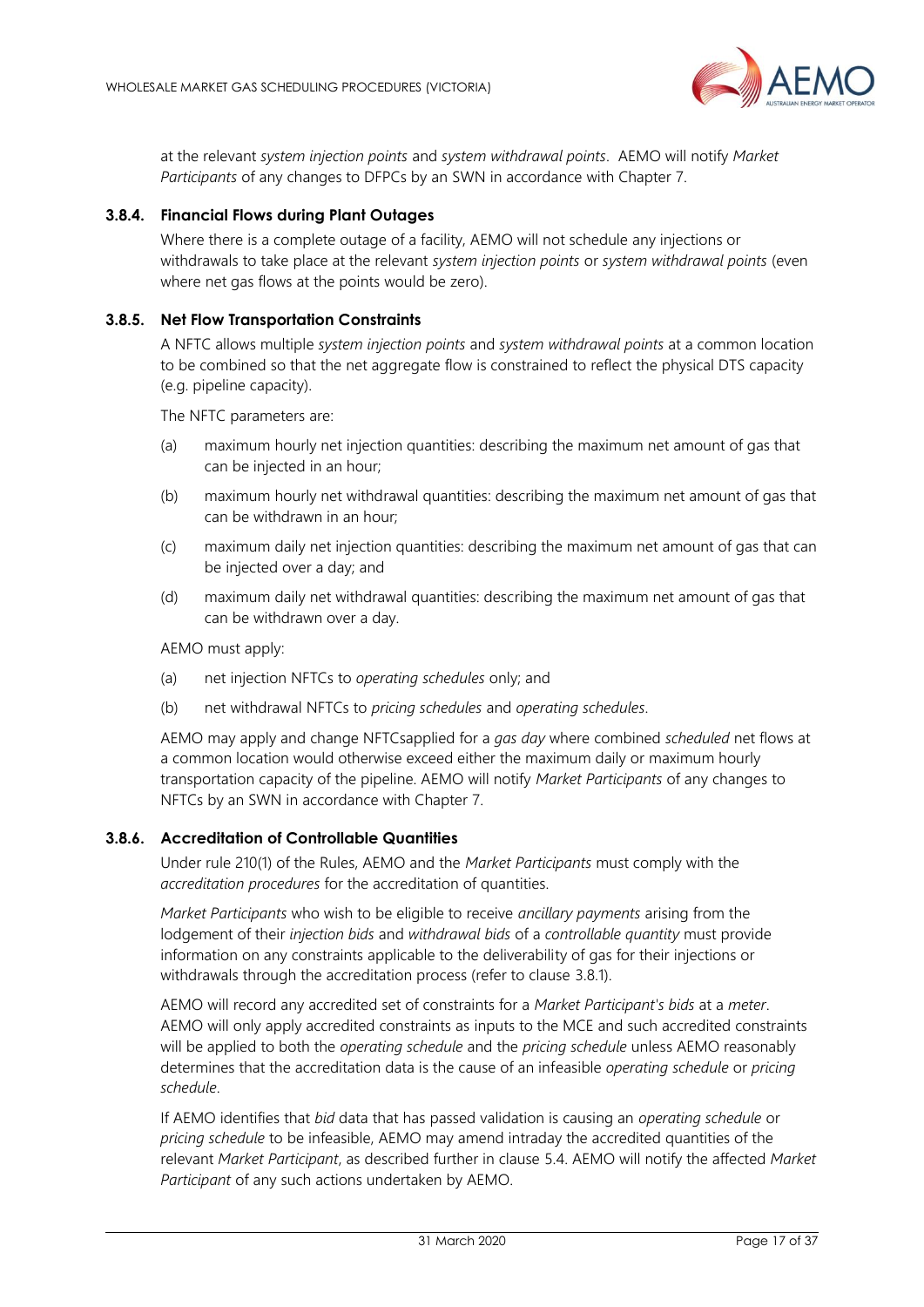

Accreditation quantities for a *Market Participant* may include those shown in the table below:

#### <span id="page-17-2"></span>**Table 4 Accreditation values**

| Accredited quantities for injection bids         | Accredited Quantities for withdrawal bids        |
|--------------------------------------------------|--------------------------------------------------|
| Hourly ramp down rate                            | Hourly ramp down rate                            |
| Hourly ramp up rate                              | Hourly ramp up rate                              |
| Minimum hourly flow                              | Maximum hourly flow                              |
| Maximum hourly flow                              | Hourly response time                             |
| Hourly response time                             | Bid expiration time                              |
| Bid expiration time                              | Fixed schedule quantities (schedule restriction) |
| Fixed schedule quantities (schedule restriction) | Flexible response                                |
| Flexible response                                |                                                  |
| Nominated multiple supple source for SDPC        |                                                  |

### <span id="page-17-3"></span>**3.8.7. Registration of multiple supply sources**

A facility operator may apply to register multiple supply sources at a *system injection point* for the purpose of reflecting an outage of a supply source at that *system injection point*.

AEMO must register the multiple supply sources if the Facility Operator can demonstrate that appropriate arrangements are in place between the facility operator and the relevant *Market Participants* to allow the SDPCs to operate in accordance with clause [3.8.2.](#page-15-0)

# <span id="page-17-0"></span>**3.9. Intra-day Adjustments for Injections or Withdrawals of Controllable Quantities (Qdiff)**

*Gas* suppliers typically operate under contracts that commit them to deliver into the DTS a quantity of *gas* over the *gas day*. These suppliers may over-inject later in the day if they underinject in the first part of the day, so as to meet contractual amounts for daily deliveries. The same applies on the withdrawal side, for example, at interconnected pipelines.

AEMO may make an intra-day adjustment (called Qdiff) when producing *operating schedules* and *pricing schedules*. This is to recognise that the Facility Operator injecting or withdrawing *gas* at a *system point* is expected to make up any difference (of scheduled versus actual) at the time of reschedule and that there is no need to schedule additional (or less) *gas* as a result of the deviation from the *operating schedule*. Qdiff, therefore, accounts for LP deviations arising from intraday behaviour of suppliers and minimises the cost of satisfying the demand over the day by avoiding the need for unnecessary injections of higher priced *gas*.

The Qdiff intra-day adjustment is not associated with any individual *operating schedule* or *pricing schedule* and will only be applied to *system injection points* or *system withdrawal points* by AEMO after taking into account advice received by the relevant Facility Operator.

### <span id="page-17-1"></span>**3.10. Initial Conditions**

AEMO will assess the state of the DTS as it expects it will be at the start of the horizon being scheduled, taking into account:

(a) the initial pressures at all Nodes to apply at the start of the horizon being scheduled. This information effectively defines the initial LP levels in each pipeline represented in the *operating schedule*, and the aggregated initial LP used in the *pricing schedule*; and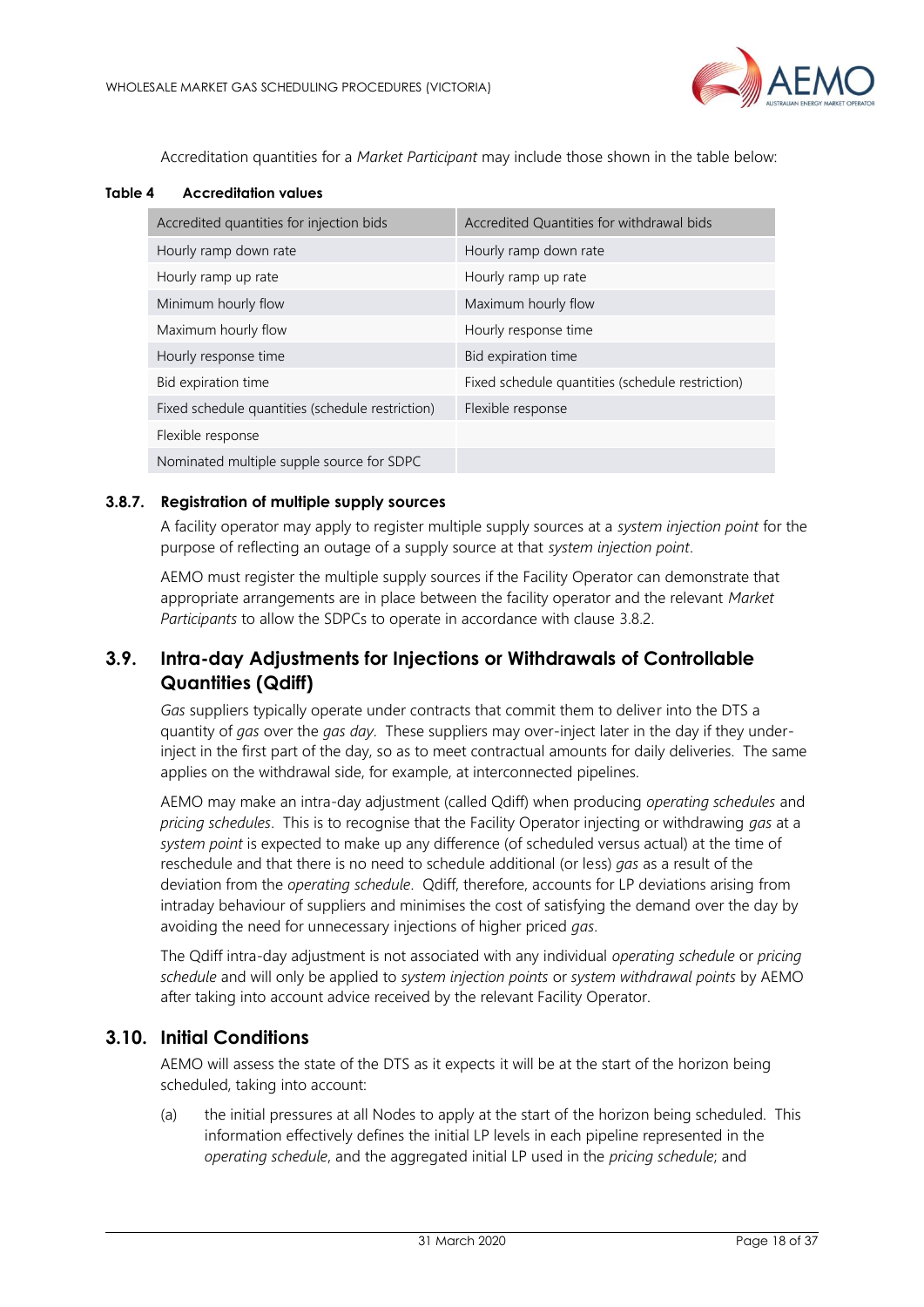

(b) initial injection and withdrawal rates at the start of the horizon being scheduled and subject to accreditation (refer to clause 3.10).

AEMO will apply the following when producing an *operating schedule* and *pricing schedule*:

- (a) BoD injection and withdrawal rates are to be based on the end conditions of the last approved *operating schedule* of the previous day, except where alternative starting conditions have been accredited (refer clause [3.8.6\)](#page-16-0); and
- (b) reschedule injection and withdrawal rates are to be based on the conditions at the end of the preceding hour in the last approved *operating schedule*.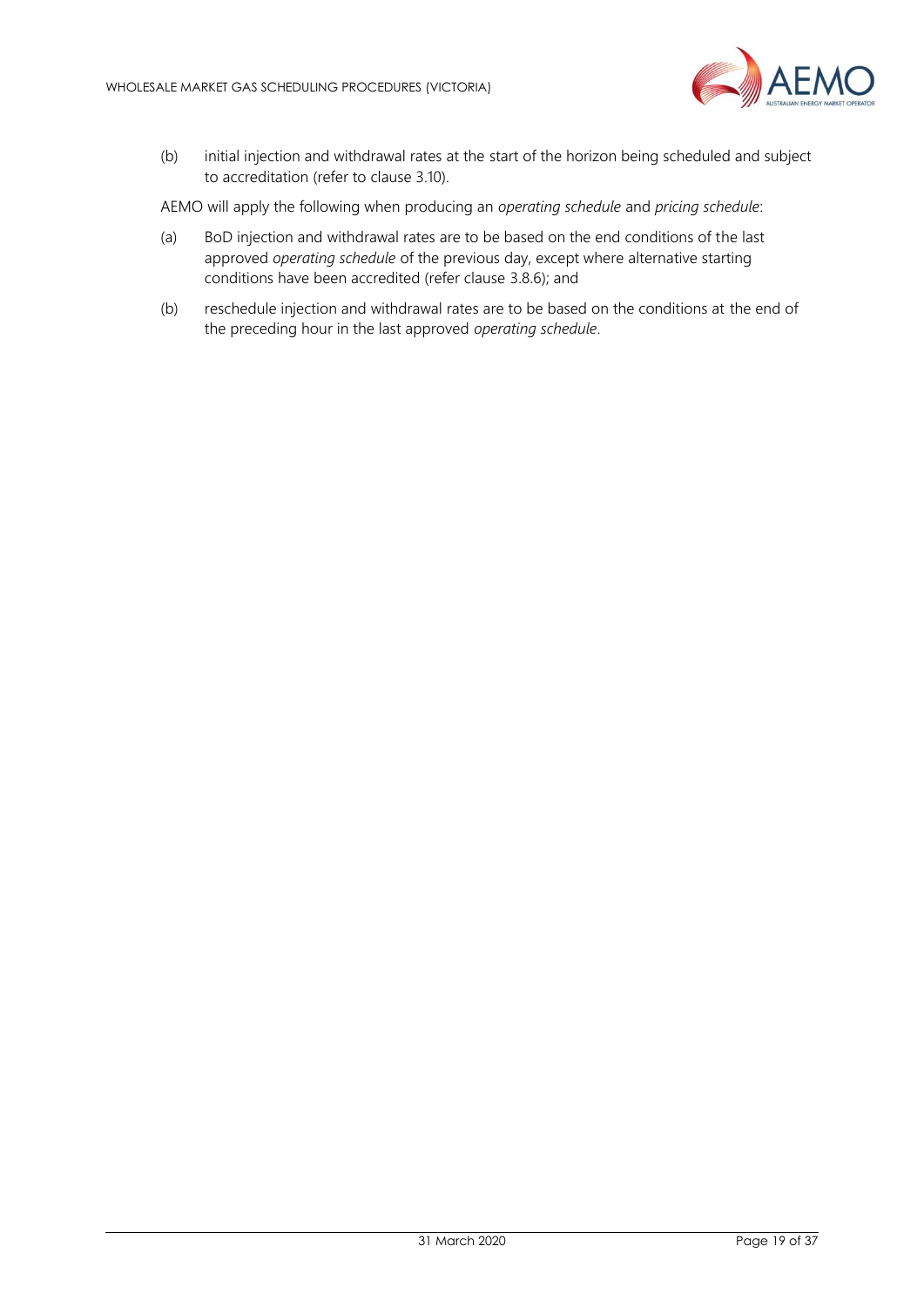

# <span id="page-19-3"></span><span id="page-19-0"></span>**4. SCHEDULING – NORMAL STATE**

### <span id="page-19-1"></span>**4.1. Operating Schedule**

*Operating schedules* will be produced by AEMO for the current *gas day* and the *gas days* one day ahead and two days ahead, at the standard schedule times in accordance with the Rules.

#### **4.1.1. Inputs**

Inputs to *operating schedules* will include:

- (a) data provided by *Market Participants*, including:
	- (i) *demand forecasts* (refer to clause [3.6.2\)](#page-13-0);
	- (ii) *injection bids* and *withdrawal bids* (refer to clause [3.6.1\)](#page-12-3);
	- (iii) any conditions or constraints included in the accreditation of controllable quantities (refer to clause [3.8.6\)](#page-16-0); and
	- (iv) AMDQ, AMDQ nominations, injection hedge nominations, and agency injection hedge nominations (refer to clause [3.6.3\)](#page-13-1);
- (b) information on physical deliverability requirements from operating agreements for locations where more than one Market Participant is injecting or withdrawing gas at a common point, SDPCs and DFPCs (refer to clauses [3.8.1](#page-14-2) an[d 3.8.3\)](#page-15-1);
- (c) constraints on the physical capacity of the DTS, including SDPCs and NFTCs (refer to clauses [3.8.1](#page-14-2) and [3.8.5\)](#page-16-1);
- (d) AEMO's demand forecast override (refer to clause [3.1\)](#page-10-1);
- (e) AEMO's nodal demand allocation (refer to clause [3.7\)](#page-14-0);
- (f) physical pipeline constraints including a model of the physical gas pipeline or other physical gas system components such as the commitment of compressors (refer to clause [3.2\)](#page-10-2);
- (g) EoD LP target (refer to clause [3.3\)](#page-11-0);
- (h) MCE reference data (refer to clause [3.5\)](#page-12-1);
- (i) intra-day adjustments for injections or withdrawals of controllable quantities (refer to clause [3.9\)](#page-17-0);
- (j) initial conditions (refer to clause [3.10\)](#page-17-1); and
- (k) any other input or assumption that AEMO reasonably considers is required to produce an operating schedule in accordance with the objectives of minimising the cost of satisfying demand and maintaining system security.

#### <span id="page-19-2"></span>**4.1.2. Review Process**

AEMO will review *operating schedules* prior to *publication* to assess:

- (a) whether it is a Feasible Operating Schedule, taking into account:
	- (i) whether the Nodal pressures are within the normal operational pressure range;
	- (ii) whether the EoD LP is sufficient to allow the *scheduled injections* to satisfy the *demand forecast* tomorrow within the requirements of the *system security procedures*; and
	- (iii) whether the availability of *LNG* stock is sufficient to support the *LNG* scheduled; and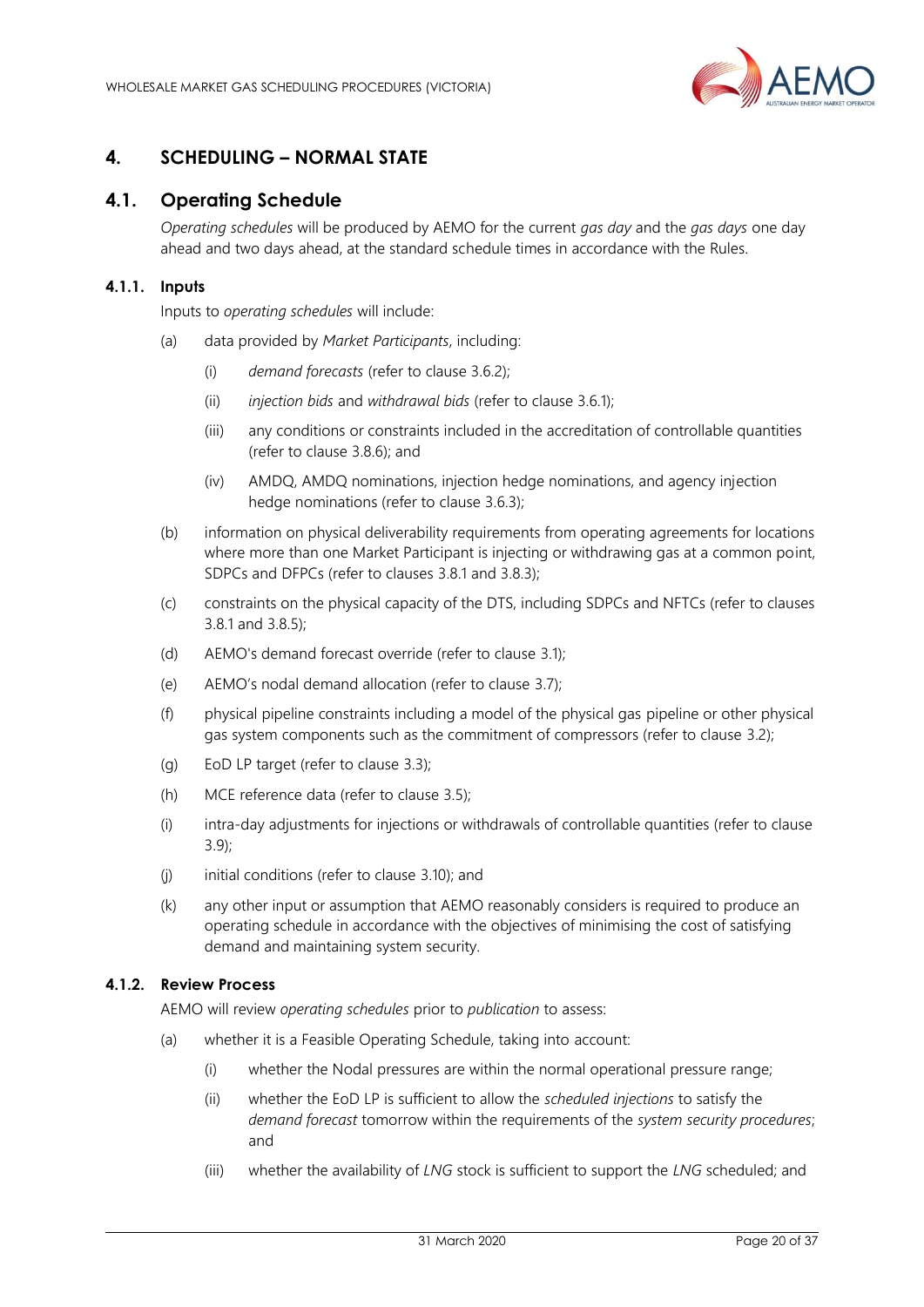

- (b) the efficiency of the *operating schedule* in terms of minimising the cost of satisfying demand, taking into account:
	- (i) whether the Nodal prices are stable over the course of the day (as improving the stability of Nodal prices at Nodes across the day usually also improves the economic efficiency delivered by the resultant operating schedule);
	- (ii) whether any Nodal prices are at VoLL (as VoLL will result in curtailment that may possibly be avoided e.g. through an increased compressor commitment);
	- (iii) whether any Nodal prices are negative (as negative prices are caused by an oversupply of gas that could, for example, be caused from too much compressor commitment); and
	- (iv) EoD LP targets and compressor operations (as these may have an adverse effect on nodal prices, and thence efficiency, or may give rise to ancillary payments).

Prior to *publication*, AEMO may, if time permits, adjust the AEMO inputs as referred to in clause 4.1.1, including *demand forecast overrides*, compressor commitments and constraints (as required), and amend the *operating schedule* to minimise the cost of meeting market, operational and *system security* objectives.

The last published *operating schedule* constitutes AEMO's issued *scheduling instructions* at the time to all *Market Participants* and Facility Operators.

The review process is set out in Table 5.

| If after checking, the<br>operational schedule is: | And:                       | Then:                                                                                                                                                                                                                                                                                                                                        |
|----------------------------------------------------|----------------------------|----------------------------------------------------------------------------------------------------------------------------------------------------------------------------------------------------------------------------------------------------------------------------------------------------------------------------------------------|
| infeasible                                         | There is sufficient time:  | a) Adjust input data<br>b) Rerun operating schedule; and<br>c) If needed, repeat these steps<br>until operating schedule is<br>feasible                                                                                                                                                                                                      |
|                                                    | There is insufficient time | Refer to clause 5.4                                                                                                                                                                                                                                                                                                                          |
| feasible                                           |                            | a) Review the efficiency of the<br>operating schedule in<br>accordance with clause 4.1.2.<br>b) if AEMO reasonably considers<br>it will improve efficiency in the<br>resultant operating schedule,<br>adjust compressor<br>commitments and re-run the<br>operating schedule; and<br>c) if needed, repeat these steps<br>whilst time permits. |

#### <span id="page-20-0"></span>**Table 5 Schedule Review Process**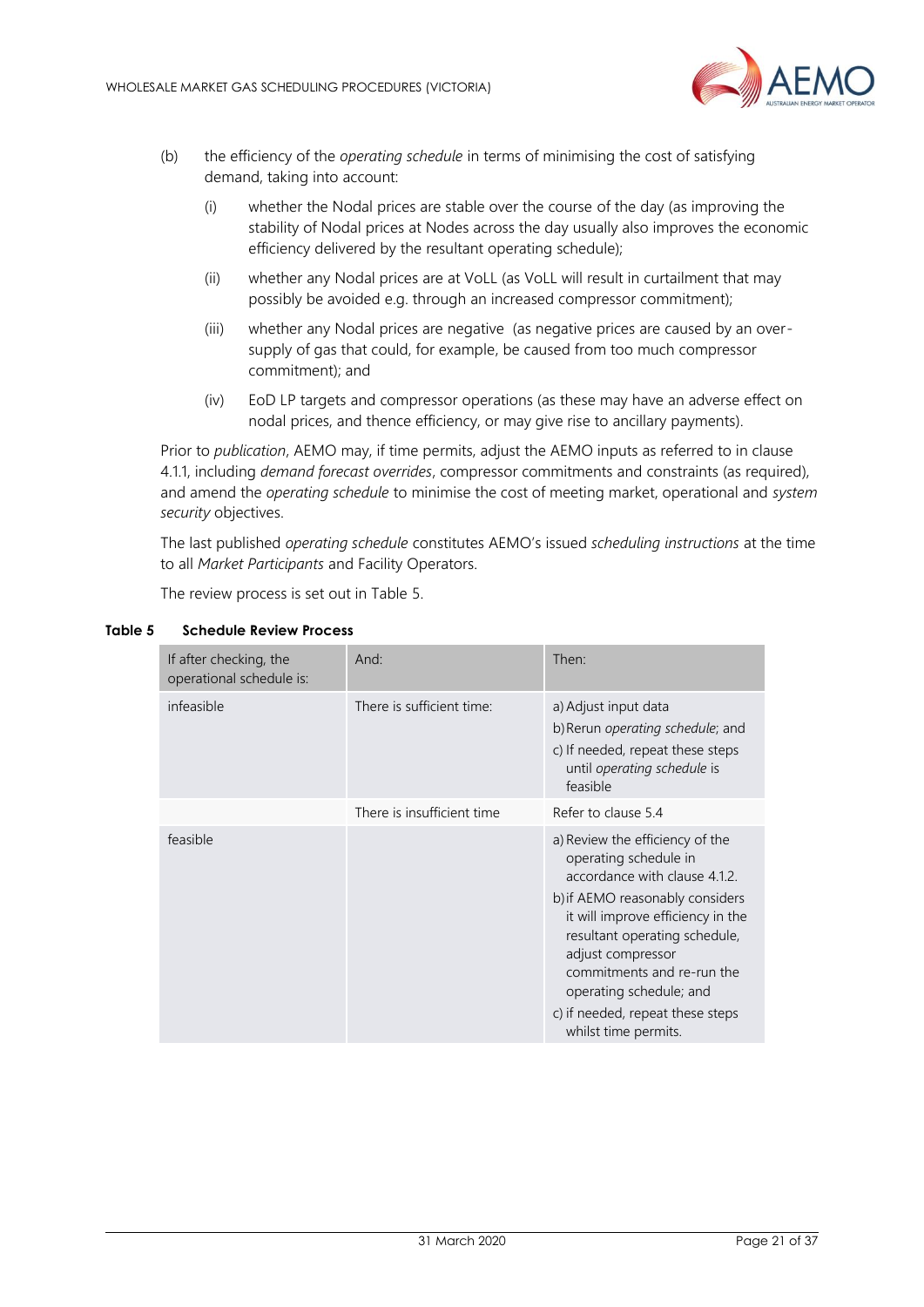

# <span id="page-21-1"></span><span id="page-21-0"></span>**4.2. Pricing Schedule**

The *pricing schedule* determines the *market price*. The *market price* applies to all locations for the *scheduling horizon*. AEMO will publish *pricing schedules* for current day, one day ahead, and two day ahead *gas days* and amendments to those *pricing schedules* by the times provided in the Rules.

The *pricing schedule* will not be updated where AEMO *publishes* an ad hoc *operating schedule* between the standard schedule times. For the avoidance of doubt, *market price* is not revised for ad hoc *operating schedules*.

The *pricing schedule* produces a *schedule* of the gas injections and withdrawals at each Node per hour. An important characteristic of the *pricing schedule* is that it does not contain a model of the DTS or other physical gas system components. The pricing schedule is, therefore, an ideal schedule where the DTS is represented as a gas supply pipeline system that takes into account physical DTS withdrawal limitations (as withdrawal NFTCs), *Market Participant bids* and *demand forecasts* (including any *demand forecast override* quantity), accreditations of *controllable quantities*, SDPCs and DFPCs.

### **4.2.1. Inputs**

Inputs to *pricing schedules* include:

- (a) data provided by Market Participants, including:
	- (i) *demand forecasts* (refer to clause [3.6.2\)](#page-13-0);
	- (ii) *injection bids* and *withdrawal bids* (refer to clause [3.6.1\)](#page-12-3);
	- (iii) any conditions or constraints included in the accreditation of *controllable quantities* (refer to clause [3.8.6\)](#page-16-0);
	- (iv) AMDQ, AMDQ nominations, *injection hedge nominations*, and *agency injection hedge nominations* (refer to clause [3.6.3\)](#page-13-1);
- (b) constraints on physical deliverability requirements from operating agreements for locations where more than one *Market Participant* is injecting or withdrawing *gas* at a common *system injection point* or *system withdrawal point*, SDPCs, and DFPCs (refer to clause [3.8.1](#page-14-2) and [3.8.3\)](#page-15-1);
- (c) withdrawal constraints on the physical capacity of the DTS, including SDPCs and NFTCs (refer to clauses [3.8.1](#page-14-2) and [3.8.5\)](#page-16-1);
- (d) AEMO's *demand forecast override* (refer to clause [3.1\)](#page-10-1);
- (e) AEMO's Nodal demand *allocation* (refer to claus[e 3.7\)](#page-14-0);
- (f) EoD LP target (refer to clause [3.3\)](#page-11-0);
- (g) MCE reference data, (refer to clause [3.5\)](#page-12-1);
- (h) intra-day adjustments for injection or withdrawal of *controllable quantities* (refer to clause [3.9\)](#page-17-0);
- (i) initial conditions (refer to clause [3.10\)](#page-17-1); and
- (j) any other input or assumption that AEMO reasonably considers is required to produce a *schedule* in accordance with the objectives of minimising the cost of satisfying demand and maintaining *system security*.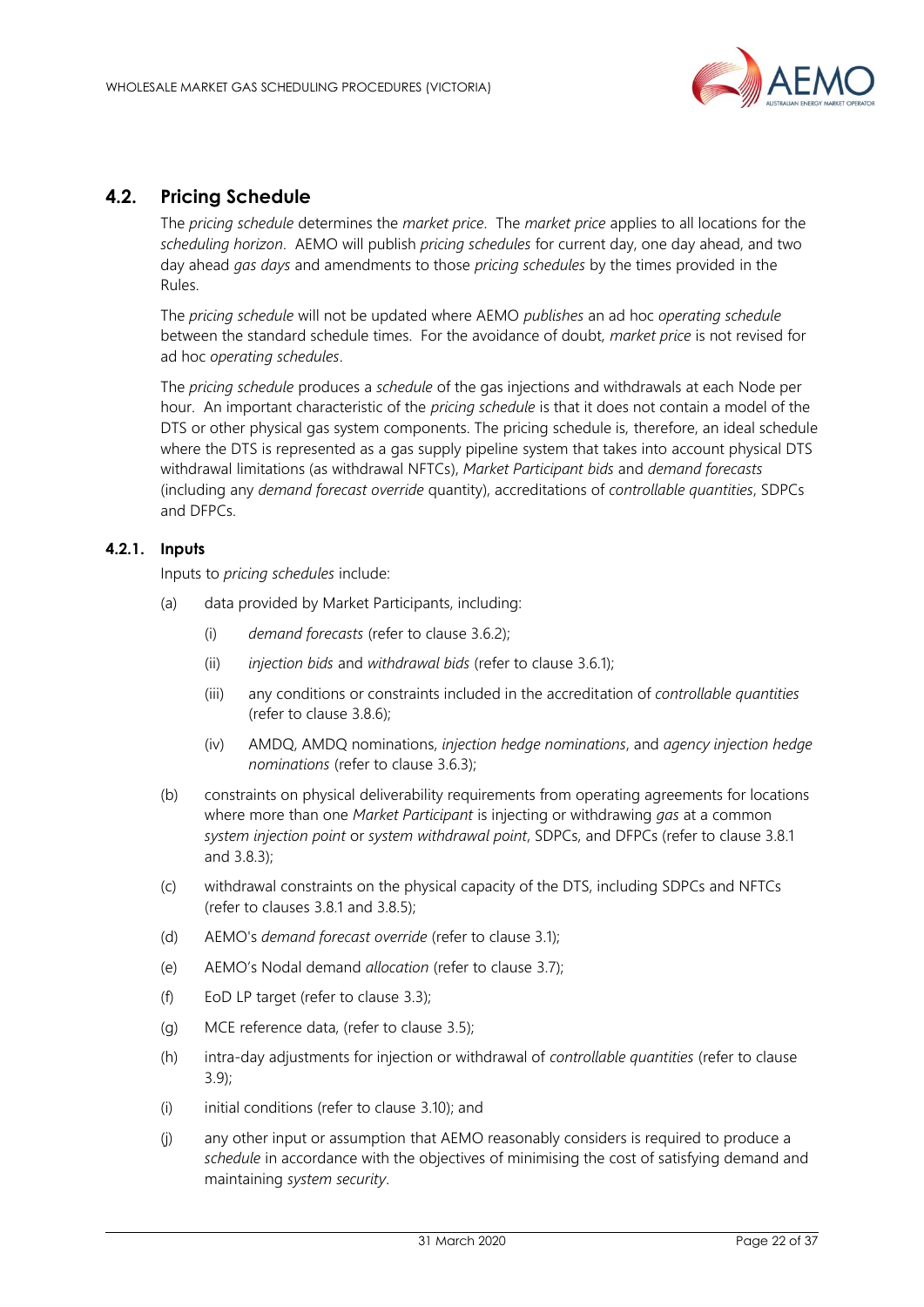

### **4.2.2. Review Process**

AEMO will review *pricing schedules* prior to *publication* to assess whether:

- (a) *Market price*, injections, controllable and uncontrollable withdrawals, and system LP match expectations, taking into account:
	- (i) information from accreditation of quantities;
	- (ii) SDPCs applied at *system injection points* and *system withdrawal points*;
	- (iii) DFPCs applied at bi-directional *system injection points*/*system withdrawal points*;
	- (iv) withdrawal NFTCs applied at a common location to *system injection points* and *system withdrawal points*;
	- (v) total *demand forecast*;
	- (vi) initial conditions; and
	- (vii) the EoD LP target; and
- (b) the *market price* is consistent with *bids* that were scheduled.

AEMO may publish a *market price* sensitivity report linked with various *demand forecast* profiles. The profiles correspond to ±10% *deviation* from the forecast demand, which may change from time to time.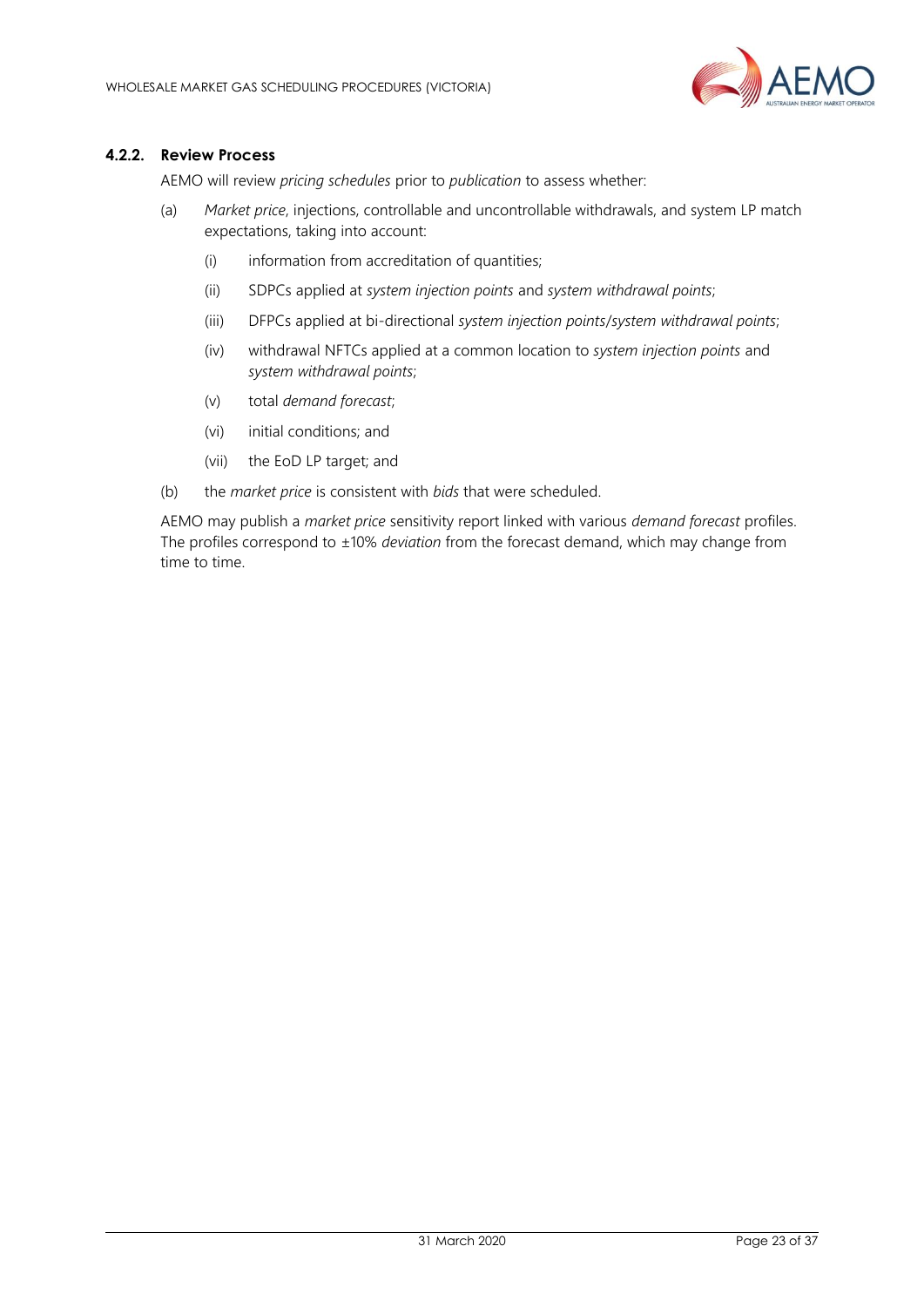

# <span id="page-23-0"></span>**5. DEALING WITH ABNORMAL CONDITIONS**

### <span id="page-23-1"></span>**5.1. Plant or Facility Outages**

AEMO will assess the *system security* impact of any plant outage and may amend relevant SDPCs and DFPCs to reflect the outage in subsequent *operating schedules*.

If, in AEMO's reasonable consideration:

- (a) a delay in rescheduling until the next *standard schedule time* may threaten *system security*, AEMO may *publish* an ad hoc *operating schedule* applying appropriate SDPCs and DFPCs to reflect the outage; or
- (b) a delay in rescheduling until the next *standard schedule time* is not likely to threaten *system security*, AEMO may amend relevant SDPCs and DFPCs to reflect the outage and apply these in the schedules published at the next *standard schedule time*.

# <span id="page-23-2"></span>**5.2. Ad hoc Operating Schedules**

Where AEMO revises and publishes an *operating schedule* outside the standard schedule times, it is known as an ad hoc *operating schedule*. For the avoidance of doubt, late *publication* of an *operating schedule* is not an ad hoc *operating schedule* (refer to clause [5.4\)](#page-27-0).

Publishing an ad hoc *operating schedule* as the revised *scheduling instruction* is classified as an intervention under the Rules (excepting day-ahead and two-day-ahead schedules). AEMO must declare a threat to *system security* prior to publishing an ad hoc *operating schedule*, and may only publish an ad hoc *operating schedule* due to a *system security* threat in accordance with rule 215(4) and rule 343.

AEMO will take into account various factors when considering the need for an ad hoc *operating schedule*, including:

- (a) significant *demand forecast* increase due to unexpected cold weather or unexpected gas fired power generation;
- (b) unexpected high demand prior to or during evening peak that requires an increased rate of peak shaving gas, *LNG* vaporisation;
- (c) loss of plant or facility; and
- (d) other operational reasons, such as a tripped compressor, or gas quality considerations.

AEMO will notify *Market Participants* of the *publication* of any ad hoc *operating schedules* by an SWN in accordance with Chapter [7.](#page-36-0) 

AEMO will not revise or update the applicable *pricing schedule* or *market price* when it publishes an ad hoc *operating schedule*. The *pricing schedule* published at the last *standard schedule time* is not updated until the next *standard schedule time* regardless of any ad hoc *operating schedules published* during the *scheduling interval*. *Market price* only changes at the fixed times (*standard schedule times*) and *ancillary payments* will, as far as practicable, apply as a result of any ad hoc *operating schedule* or other forms of intervention.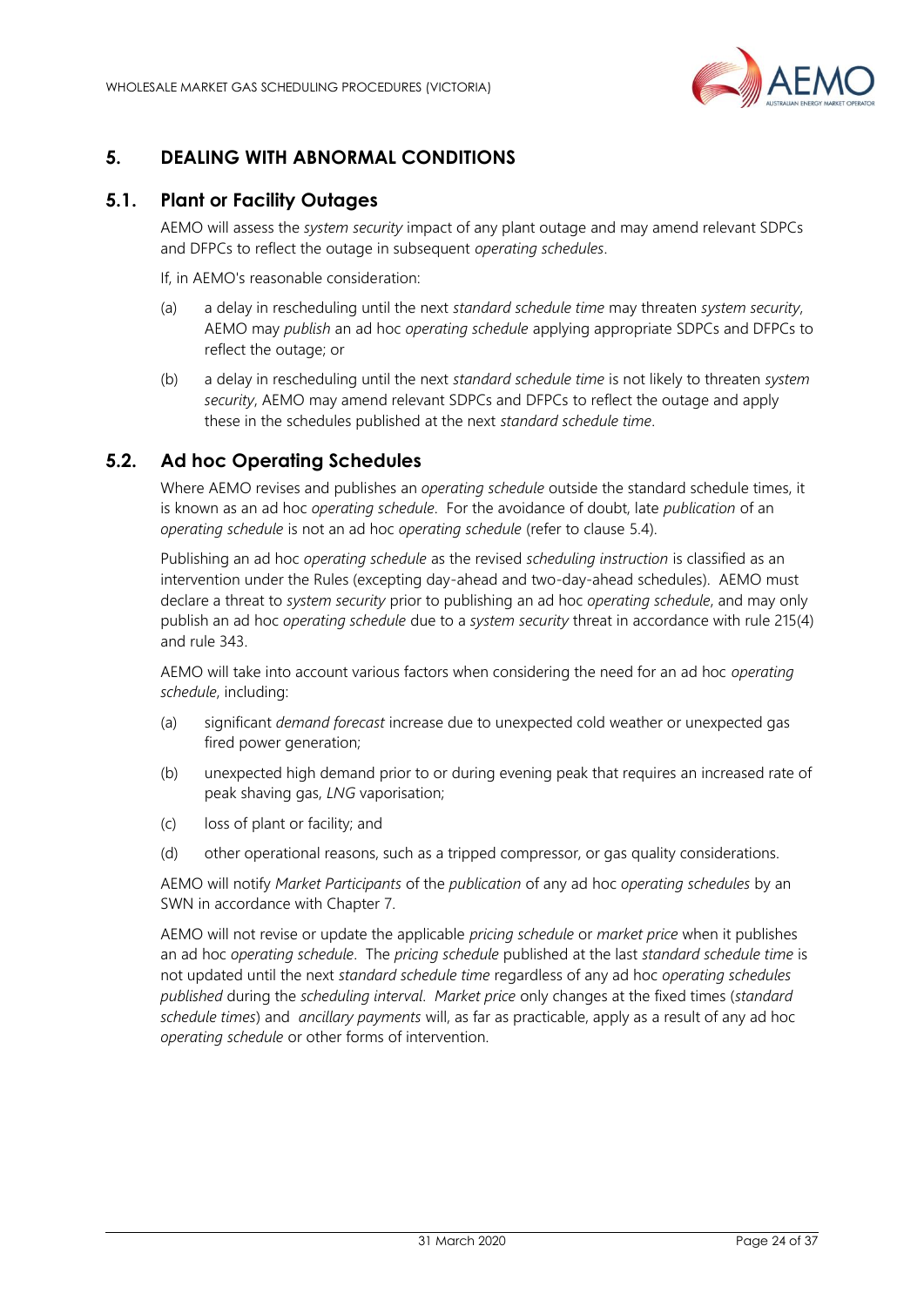

# <span id="page-24-0"></span>**5.3. Threats to System Security**

### **5.3.1. Introduction**

Figure 2 depicts the process followed by AEMO in response to a threat to *system security*.

#### <span id="page-24-1"></span>**Figure 2 AEMO Response to a Threat to System Security**



Examples of events that may create a threat to system security include:

- (a) *gas* demand exceeding DTS capacity;
- (b) a significant unforeseen increase in *gas* demand;
- (c) *gas* supply sources incapable of meeting foreseen *gas* demand;
- (d) a breakdown of the DTS equipment such as compressors or *LNG* vaporisers;
- (e) a transmission pipeline incident;
- (f) a distribution incident that significantly affects injections into or withdrawals from the DTS; or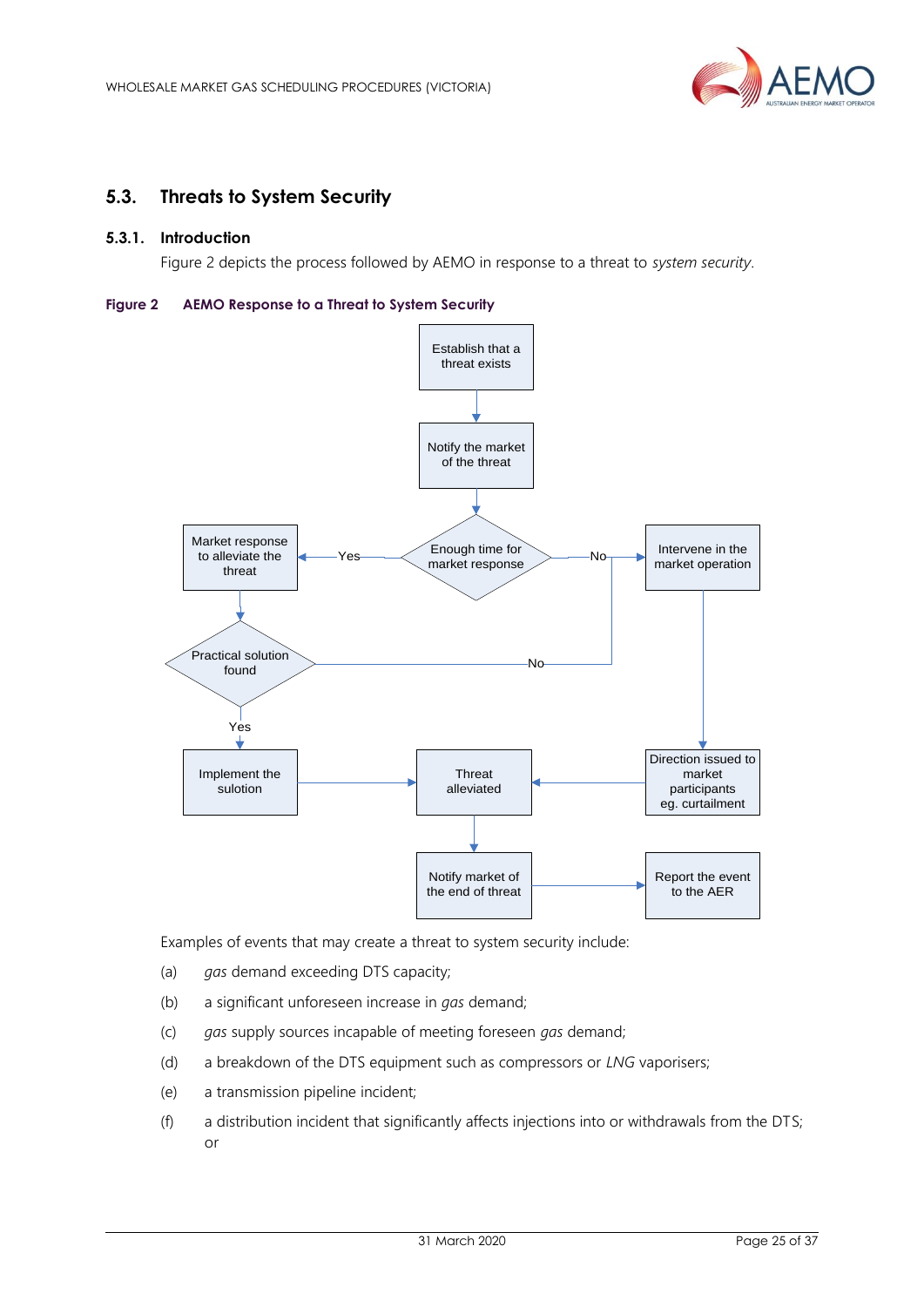

(g) a gas supply incident, including gas quality excursions leading to off-specification gas in the DTS.

If, at any time, AEMO reasonably considers there is a likelihood that system pressures may fall outside the range of allowable system operating pressures and time permits, AEMO will immediately establish if the threat can be alleviated by normal rescheduling or requires an ad hoc *operating schedule* under rule 215(4) of the Rules (see clause 5.2).

Critical system operating pressures are detailed in the system security procedures.

Where time does not permit, or AEMO considers commercial market responses are inadequate, AEMO will intervene in the operation of the Market by issuing directions to *Market Participants* under rule 343 of the Rules.

AEMO may declare an *emergency* in accordance with the Gas Emergency Protocol where it reasonably considers this step to be required to assist it with directly co-ordinating and managing action to alleviate the threat to *system security*.

#### **5.3.2. Notification of Threat to System Security**

If AEMO believes that there is a threat to *system security* that cannot be alleviated through normal scheduling processes including the publication of ad hoc *operating schedules*, it will advise all *Market Participants* of:

- (a) the nature and general magnitude of the threat;
- (b) the estimated likely duration of the threat;
- (c) the shortfall in *gas* supplies likely to occur during that period;
- (d) the latest time AEMO will need to intervene in the operation of the gas market if the threat does not subside without intervention by AEMO; and
- (e) the system withdrawal zones within the DTS in which the threat to system security is, or is likely, to be located.

Notification will be made by an SWN in accordance with Chapter 7.

AEMO may, as part of the above notice or by separate subsequent notice, seek *Market Participant* advice regarding its best estimates of the following:

- (a) whether the *Market Participant* is in a position to make additional injections or withdrawals of *gas* and whether the *Market Participant* would need to reschedule maintenance or other work in order to do so;
- (b) whether the *Market Participant* is in a position to inject non-firm *gas* into the DTS;
- (c) whether the *Market Participant* is in a position to inject off-specification *gas* into the DTS;
- (d) the period of notice the *Market Participant* would require before making additional injections or withdrawals under paragraphs (a), (b) and (c); and
- (e) the costs the *Market Participant* would incur in facilitating or implementing an injection or withdrawal under paragraphs (a), (b) and (c).

AEMO will as soon as practicable advise all *Market Participants* of any significant change in the information provided by an SWN in accordance with Chapter 7.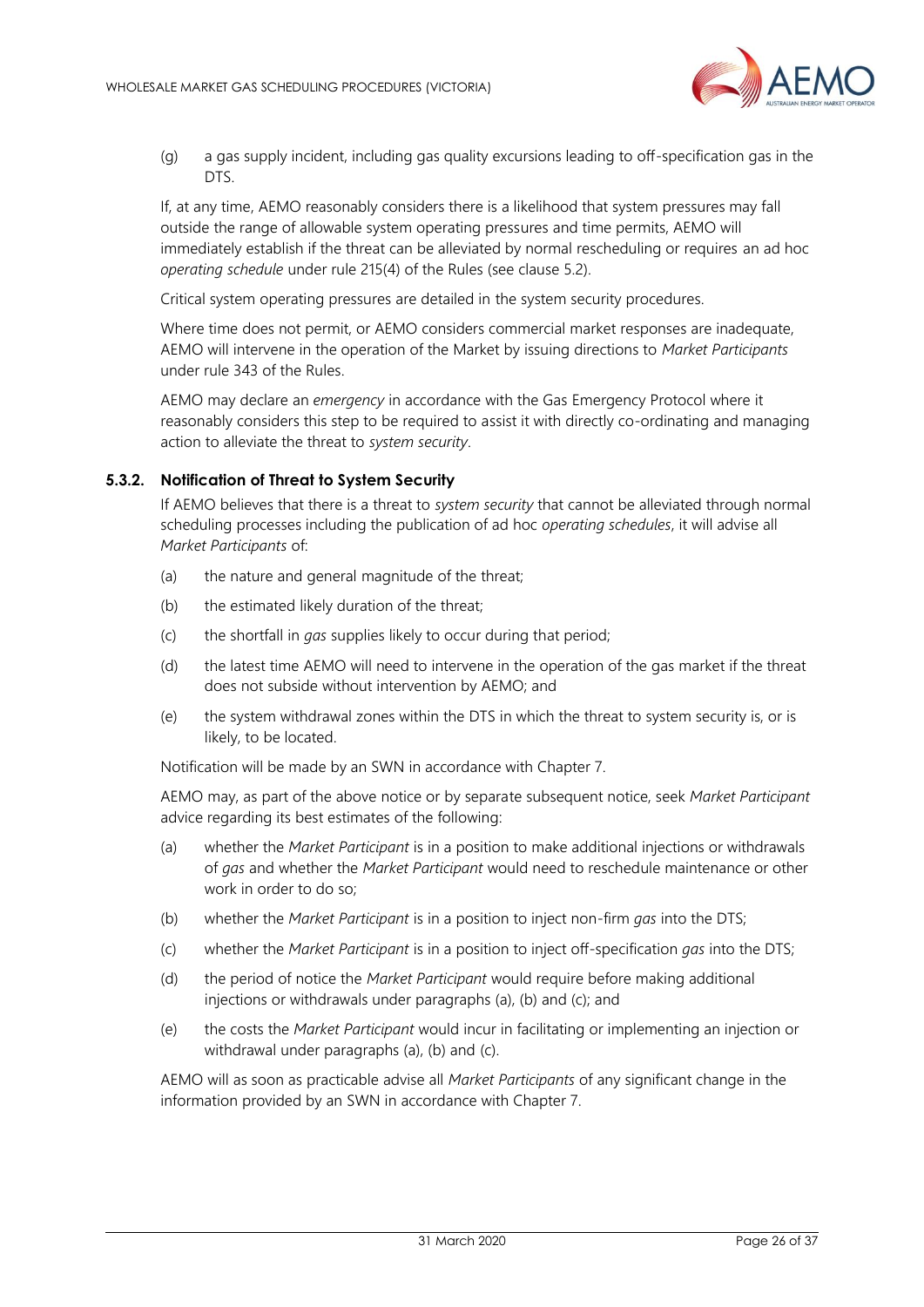

### **5.3.3. Notification of Return to Normal Operating Conditions**

AEMO will advise all *Market Participants* immediately of the cessation of the threat to *system security* and the return to normal operating conditions when it reasonably considers that the threat to *system security* to be at an end.

This notification will be made by an SWN in accordance with Chapter 7.

#### <span id="page-26-0"></span>**5.3.4. Alleviation of a Threat through Market Response**

It may be possible for Market Participants to assist in alleviating a threat to system security through changes to their bids.

If AEMO reasonably considers that a threat to system security will subside without intervention, AEMO will:

- (a) advise those *Market Participants* that AEMO considers would be required to take action if the threat to system security is not resolved without intervention, including *Market Participants* whose *bids* are likely to be scheduled in accordance with an *operating schedule*, of the following information:
	- (i) the existence of the threat to *system security*; and
	- (ii) the likely nature of any requirement if AEMO determines that it should intervene; and
- (b) keep all *Market Participants* informed with up-to-date information about the threat to *system security* and measures taken to avert the threat.

AEMO will provide the above advice by an SWN in accordance with Chapter 7. AEMO may also initiate further contact by telephone with *Market Participants* in order to encourage a market response to alleviate the threat to *system security*.

#### **5.3.5. Alleviation of the Threat through AEMO Intervention**

If AEMO reasonably considers that a threat to *system security* is unlikely to subside without intervention, AEMO will intervene in the Market by taking measures it believes are reasonable and necessary to overcome the threat to *system security*.

AEMO may, if it reasonably considers that the actions available to it under the National Gas Law and the Rules might not be adequate to alleviate the threat, seek intervention by the Victorian government under the Gas Industry Act 2001.

Without in any way limiting the actions available to AEMO, reasonable and necessary actions that AEMO may take include:

- (a) *curtailment* in accordance with the Gas Load Curtailment and Gas Rationing and Recovery Guidelines, subject to paragraph (b);
- (b) increasing withdrawals;
- (c) requiring *Market Participants* to use reasonable endeavours to inject available *gas* to which the *Market Participant* is entitled, but which has not been *bid* on the relevant *gas day* or which is non-firm *gas*, recognising in the case of non-firm *gas* the uncertainties associated with the supply and injection of that *gas*;
- (d) requiring any *Market Participant* to inject off-specification *gas* into the DTS; and
- (e) requiring *Market Participants* to do any reasonable act or thing that AEMO believes necessary in the circumstances.

AEMO may determine a new SDPC and apply it only to the *operating schedule* when it intervenes in the market if it reasonably considers that this is required to produce the required outcomes. In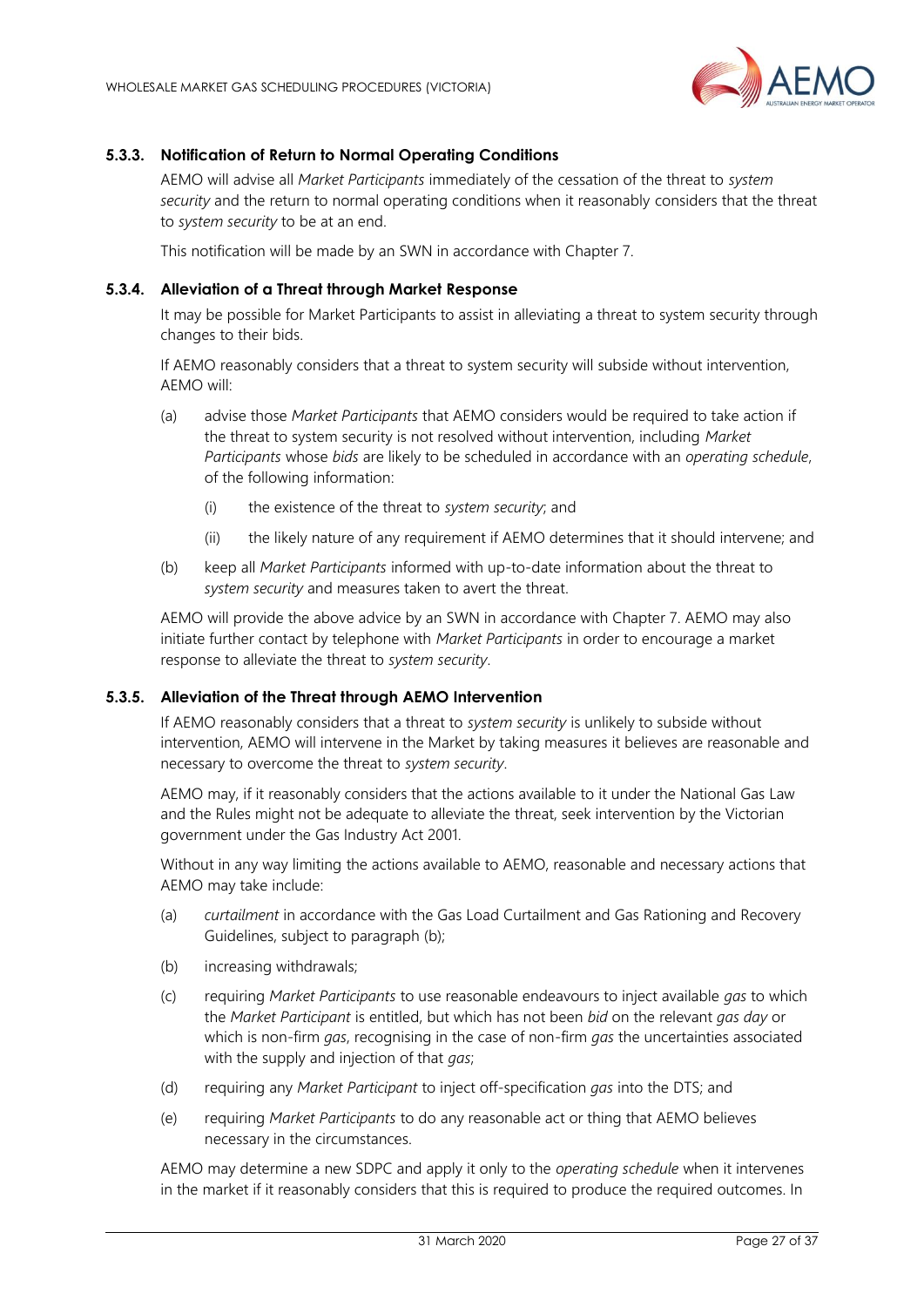

<span id="page-27-2"></span><span id="page-27-1"></span>so doing, AEMO may apply an amended minimum hourly quantity by a SDPC to an *operating schedule* to schedule additional peak shaving *gas* (e.g. *LNG*) or any other *gas* supply for operational needs.

### **5.3.6. LNG Scheduled Out Of Merit Order for System Security Purposes during Standard Schedule Time**

If LNG is *scheduled* out-of-merit-order as an operational response for *system security* purposes (i.e. peak shaving gas), AEMO will notify *Market Participants* by an SWN of low LP conditions as soon as possible after the first *operating schedule* incorporating operational response *LNG* is approved and will declare a threat to *system security* in accordance with rule 341.

AEMO will also notify *Market Participants* by an SWN when the LP condition changes or when *LNG* is no longer required to relieve the threat to *system security*.

### **5.3.7. Directions**

Refer to the Gas Emergency Protocol for the issue of directions and management of *emergencies*.

### <span id="page-27-0"></span>**5.4. Scheduling in Abnormal Conditions**

This section describes how AEMO will complete the scheduling process in circumstances where abnormal conditions exist. The following are deemed to be abnormal conditions:

Condition 1 *Scheduling* to address facility outages, interruptions, or supply deficiency

Condition 2 Unable to produce both the *pricing schedule* and *operating schedule* by the required *standard schedule time*

Condition 3 Unable to produce an *operating schedule* (*pricing schedule* is valid) by the required *standard schedule time*

Condition 4 Unable to approve either the *pricing schedule* or *operating schedule* by the required *standard schedule time*

Condition 5 Unable to publish either the approved *pricing schedule* or approved *operating schedule* by the required *standard schedule time*

Condition 6 Publish an ad hoc *operating schedule* due to potential threat to *system security*

Condition 7 *Market Participants* unable to submit scheduling input data by the required *bid* submission cut-off time

Condition 8 Unable to produce a Nodal demand

Unless stated otherwise, all conditions will apply only to current day and intra-day pricing schedules and operating schedules not Day+1 or Day+2 forecast schedules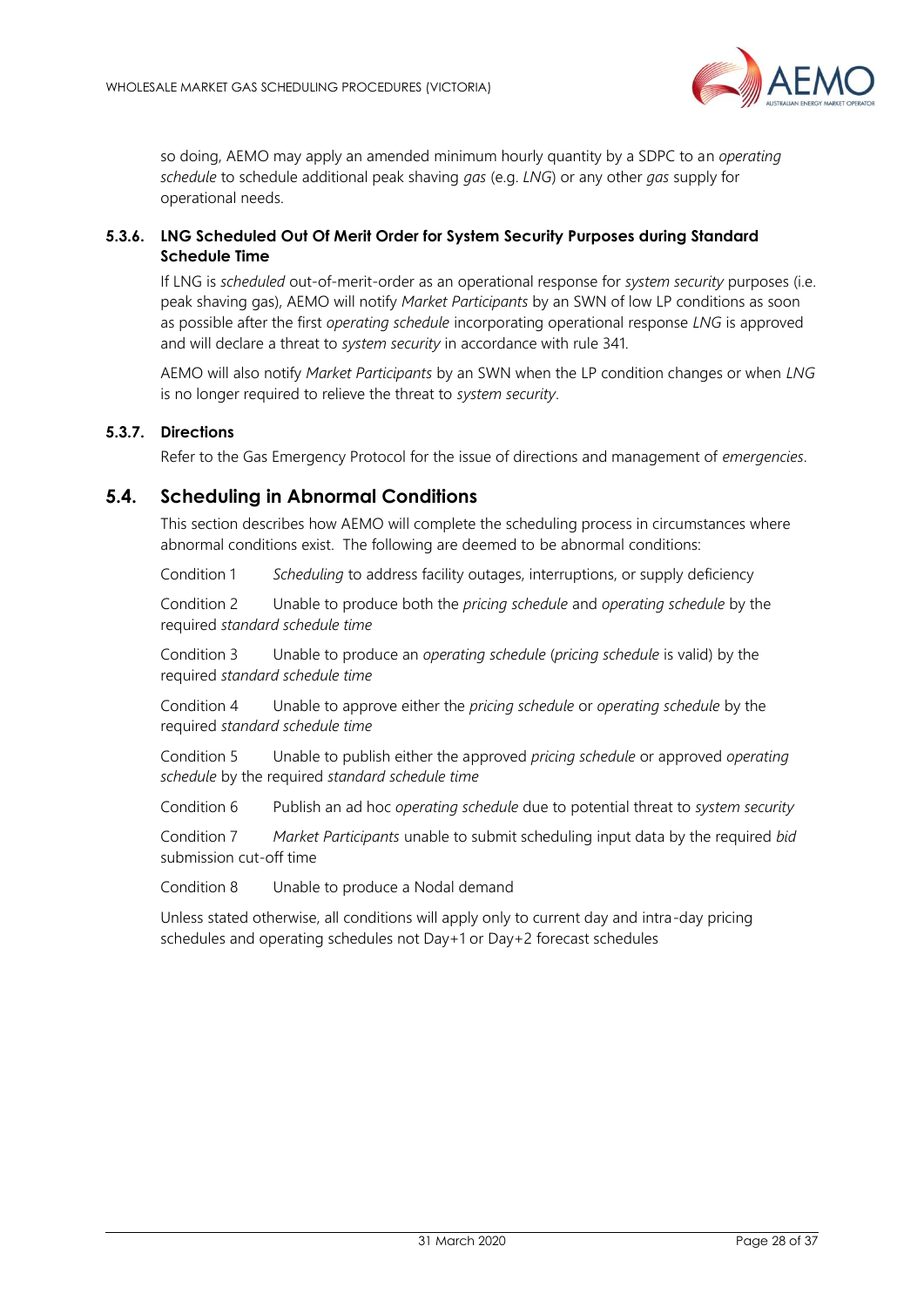

| Condition 1 – Scheduling to address facility outages, interuptions, or supply deficiency | Table 6 |  |  |  |  |  |  |
|------------------------------------------------------------------------------------------|---------|--|--|--|--|--|--|
|------------------------------------------------------------------------------------------|---------|--|--|--|--|--|--|

<span id="page-28-0"></span>

| If due to:                                              | AEMO will:<br>if this is not possible, or does not resolve matters:                                                                                                                                                                                                                                                                                                                                                                                                                                                                                        |                                                                                                                                                                                                                                                                                                                       |
|---------------------------------------------------------|------------------------------------------------------------------------------------------------------------------------------------------------------------------------------------------------------------------------------------------------------------------------------------------------------------------------------------------------------------------------------------------------------------------------------------------------------------------------------------------------------------------------------------------------------------|-----------------------------------------------------------------------------------------------------------------------------------------------------------------------------------------------------------------------------------------------------------------------------------------------------------------------|
| Facility Outages, Interruptions OR Supply<br>Deficiency | If the conditions do not give rise to a threat to system<br>security:<br>• adjust the AEMO inputs as defined in clause 4.1.1 and<br>4.2.1 as required<br>• run revised schedule<br>If revised operating schedules are feasible:<br>• publish standard schedules at the next scheduling<br>interval<br>• notify Market Participants of the event and actions<br>undertaken                                                                                                                                                                                  | if time permits and further steps may resolve the matter:<br>• repeat process                                                                                                                                                                                                                                         |
|                                                         | if the conditions give rise to a threat to system security.<br>• notify Market Participants of threat to system security<br>as soon as possible<br>if time permits:<br>• assess whether adjustment of AEMO inputs as defined<br>in clause 4.1.1 and 4.2.1 may resolve the threat<br>• if so, adjust operator inputs accordingly<br>• re-schedule<br>if revised operating schedules are feasible, then:<br>• if ad hoc operating schedule is needed refer to<br>Abnormal Condition 6<br>• notify Market Participants of the event and actions<br>undertaken | if time permits and further steps may resolve the matter:<br>• repeat process<br>if time does not permit or repeating unlikely to resolve:<br>• intervene in the market and issue directions as required<br>(refer to clauses 5.3.5 and 5.3.6)<br>• notify Market Participants of the event and actions<br>undertaken |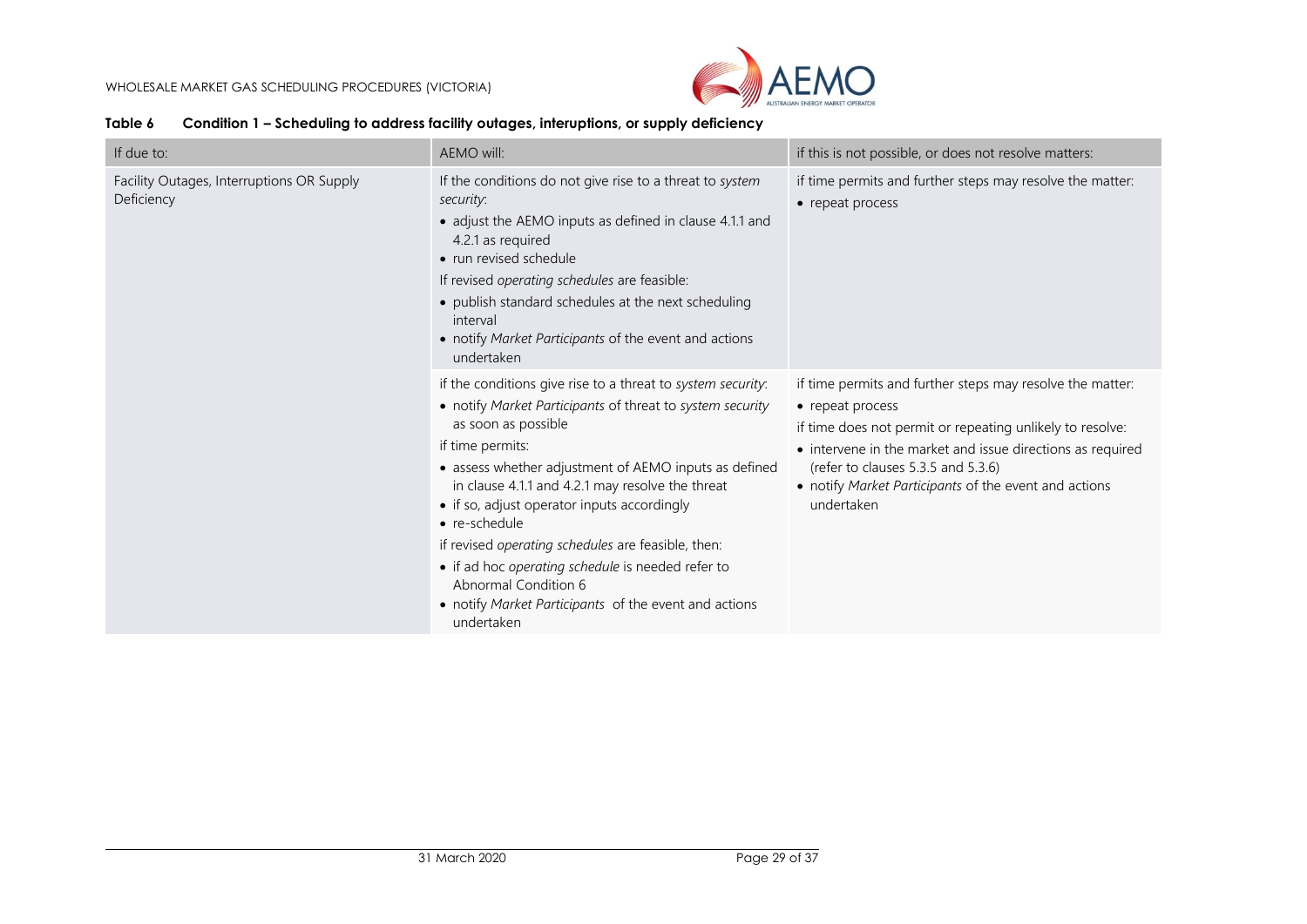

### **Table 7 Condition 2 – Unable to produce both the pricing schedule and operating schedule by the required standard schedule time**

<span id="page-29-0"></span>

| If due to:                                                                                                                                                                                                                                                  | AEMO will:                                                                                                                                                                                                                                                                                                                                                                                         | if this is not possible, or does not resolve matters:                                                                                                                                                                                                                                                                                                                                                       |
|-------------------------------------------------------------------------------------------------------------------------------------------------------------------------------------------------------------------------------------------------------------|----------------------------------------------------------------------------------------------------------------------------------------------------------------------------------------------------------------------------------------------------------------------------------------------------------------------------------------------------------------------------------------------------|-------------------------------------------------------------------------------------------------------------------------------------------------------------------------------------------------------------------------------------------------------------------------------------------------------------------------------------------------------------------------------------------------------------|
| bid data that AEMO is able to identify as either<br>corrupt, missing or otherwise causing the problem                                                                                                                                                       | • adjust the accreditation constraints applicable to the<br>relevant bid(s) that appear to be causing the problem<br>• re-run the operating schedule and pricing schedule<br>• notify the Market Participant involved of the issue and<br>the steps undertaken                                                                                                                                     | • re-approve the most recently approved operating<br>schedule and pricing schedules as the updated schedules;<br>• declare an administered price period and set the<br>administered price flag (manual)<br>• review the market price of the re-approved pricing<br>schedule and if greater than the APC, manually cap at the<br>APC.<br>• notify Market Participants of the event and actions<br>undertaken |
| failure of MCE or TMM or other related systems,<br>including:<br>• failure to transfer data to MCE/TMM from<br>associated applications; or<br>• corruption of data; or<br>• any other issues that prevent the solution of a<br>Feasible Operating Schedule. | • re-approve the most recently approved operating<br>schedule and pricing schedule as the updated<br>schedules<br>• declare an administered price period and set the<br>administered price flag<br>• review the market price of the re-approved pricing<br>schedule and if greater than the APC, manually cap at<br>the APC<br>• notify Market Participants of the event and actions<br>undertaken | if the conditions do not give rise to a threat to system<br>security.<br>• continue to repeat process at the next standard schedule<br>time.<br>if the conditions give rise to a threat to system security:<br>• intervene in the market and issue directions as required<br>(refer to clauses 5.3.5 and 5.3.7)<br>• notify Market Participants of the event and actions<br>undertaken                      |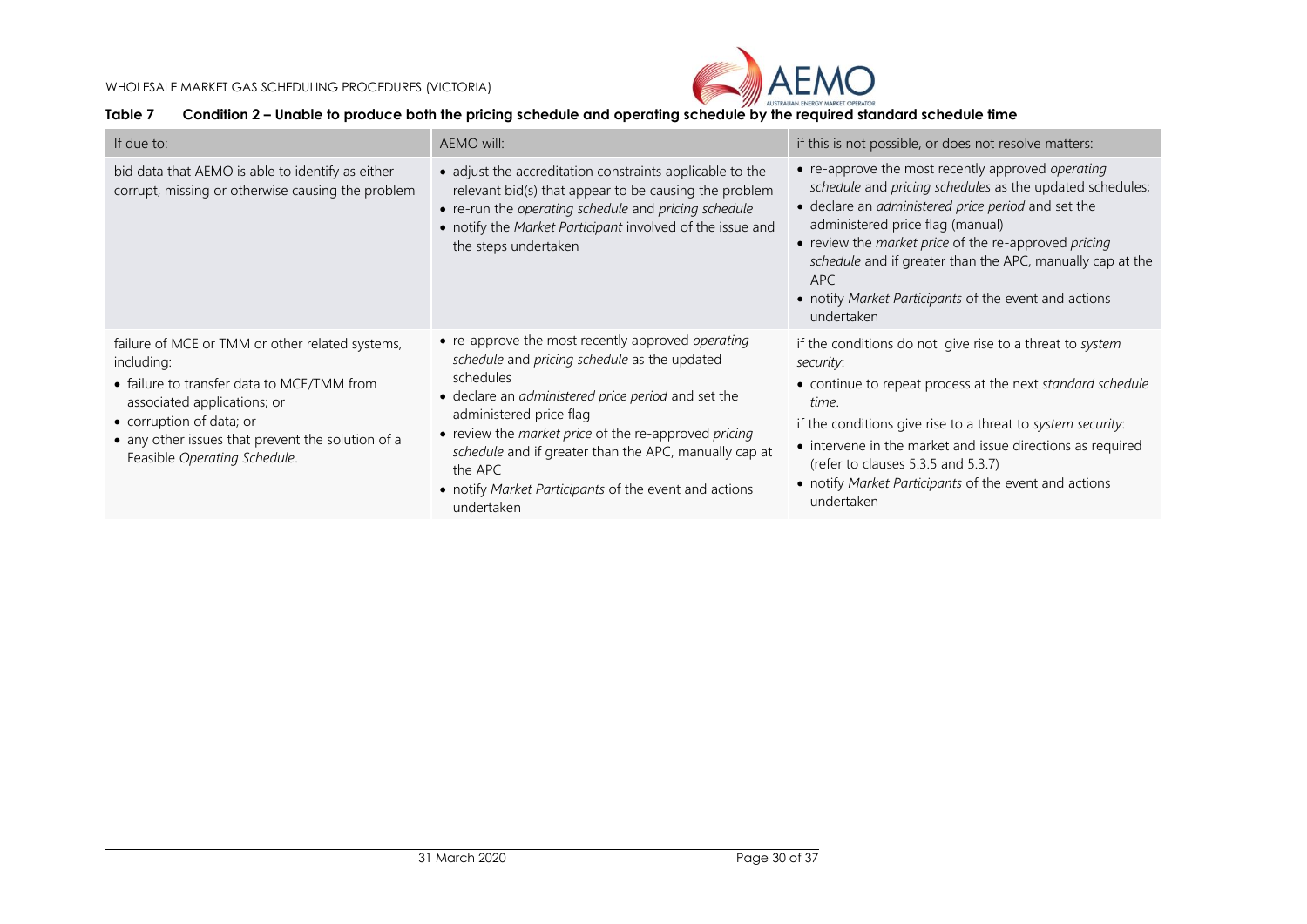

### **Table 8 Condition 3 – Unable to produce an operating schedule (pricing schedule is valid) by the required standard schedule time**

<span id="page-30-0"></span>

| If due to:                                                                                                                                                                                                               | AEMO will:                                                                                                                                                                                                                                                                                                                               | if this is not possible, or does not resolve matters:                                                                                                                                                                                                                                                                                                                                                                                                                                                                                                                                                                                                                                                                                                                                                                                                                                                                       |
|--------------------------------------------------------------------------------------------------------------------------------------------------------------------------------------------------------------------------|------------------------------------------------------------------------------------------------------------------------------------------------------------------------------------------------------------------------------------------------------------------------------------------------------------------------------------------|-----------------------------------------------------------------------------------------------------------------------------------------------------------------------------------------------------------------------------------------------------------------------------------------------------------------------------------------------------------------------------------------------------------------------------------------------------------------------------------------------------------------------------------------------------------------------------------------------------------------------------------------------------------------------------------------------------------------------------------------------------------------------------------------------------------------------------------------------------------------------------------------------------------------------------|
| Failure of MCE or TMM to produce a Feasible<br>Operating Schedule, including:<br>• corruption of data; or<br>• any other issues (including input data) that<br>prevent the solution of a Feasible Operating<br>Schedule. | if time permits:<br>• assess whether adjustment of AEMO inputs as referred<br>to in clause 4.1.1 may resolve the issue and adjust<br>accordingly<br>• re-run operating schedule with the adjusted inputs to<br>achieve a Feasible Operating Schedule<br>• repeat process if operating schedule is still not feasible<br>and time permits | If the pricing schedule is physically achievable within system<br>operating limits, and can be used as the operating<br>schedule:<br>• create the operating schedule from the pricing schedule<br>(i.e. use the <i>pricing schedule</i> as the <i>operating schedule</i> )<br>for the scheduling horizon<br>• approve both pricing schedule and operating schedule<br>If the pricing schedule is not physically achievable within<br>system operating limits, and cannot be used as the<br>operating schedule:<br>• re-approve the most recently approved operating<br>schedule and pricing schedules as the updated schedules<br>• declare an administered price period and set the<br>administered price flag (manual)<br>• review the market price of the re-approved pricing<br>schedule and if greater than the APC, manually cap at the<br>APC<br>• notify Market Participants of the event and actions<br>undertaken |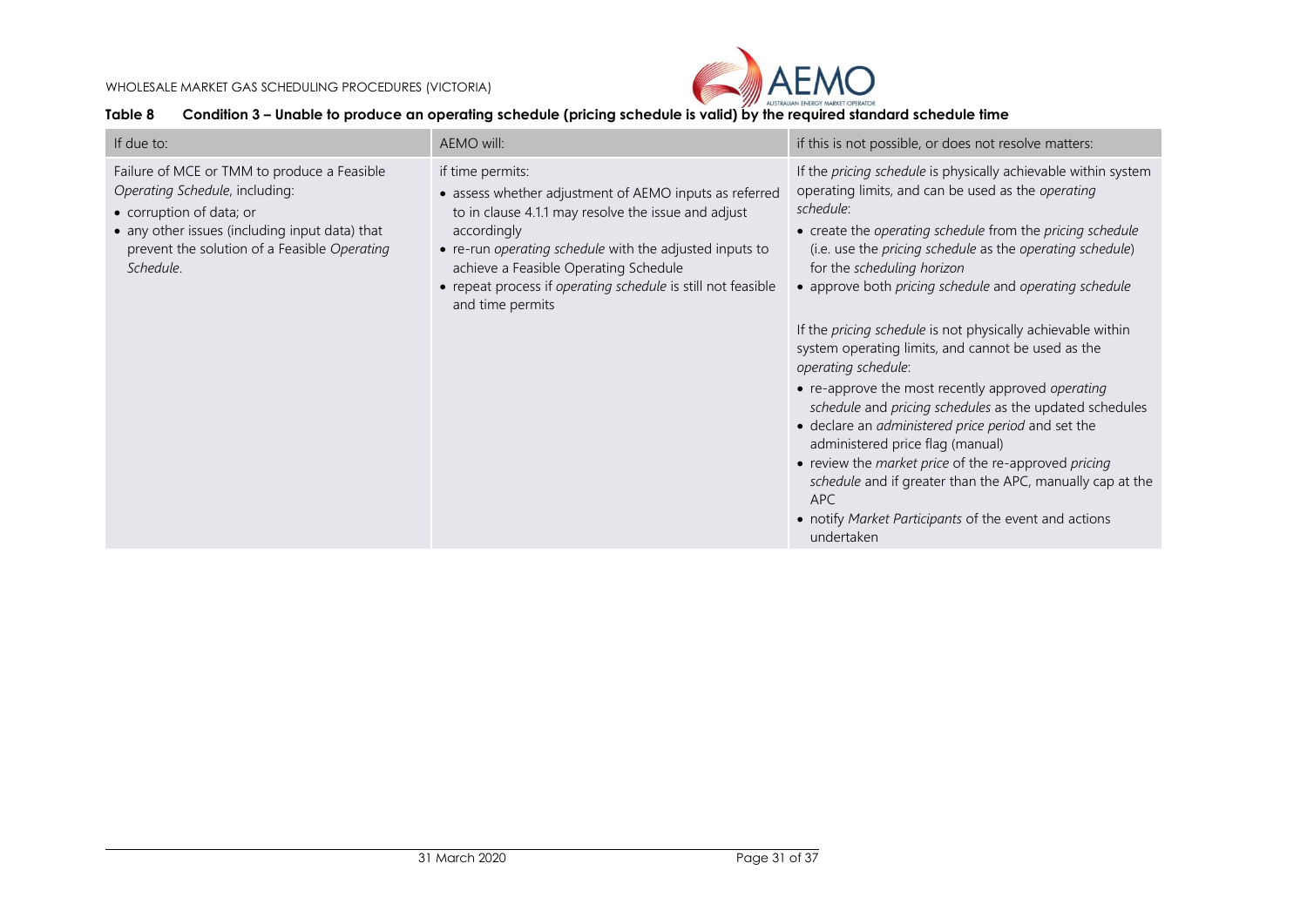

#### **Table 9 Condition 4 – Unable to approve the pricing schedule and operating schedule by the required standard schedule time**

<span id="page-31-0"></span>

| If due to:                                                            | AEMO will:                                                                                                                                                                                                                                                                                                                                                                                                                                                                                                                                                                                                                                                                                                                                                                                                                                                                                                                                                                                                                                                                                                                                                                                                                                                                                                                                                                                                                                                     | if this is not possible, or does not resolve matters: |
|-----------------------------------------------------------------------|----------------------------------------------------------------------------------------------------------------------------------------------------------------------------------------------------------------------------------------------------------------------------------------------------------------------------------------------------------------------------------------------------------------------------------------------------------------------------------------------------------------------------------------------------------------------------------------------------------------------------------------------------------------------------------------------------------------------------------------------------------------------------------------------------------------------------------------------------------------------------------------------------------------------------------------------------------------------------------------------------------------------------------------------------------------------------------------------------------------------------------------------------------------------------------------------------------------------------------------------------------------------------------------------------------------------------------------------------------------------------------------------------------------------------------------------------------------|-------------------------------------------------------|
| Failure to approve pricing schedule and operating<br>schedule on time | If there is a Feasible Operating Schedule and Valid<br>Pricing Schedule available AEMO will:<br>• approve the operating schedule and pricing schedule<br>· declare an administered price period and set the<br>administered price flag (manual);<br>• review the market price of the approved pricing<br>schedule and if greater than the APC, manually cap at<br>the APC<br>• notify Market Participants of the event and actions<br>undertaken<br>If there is a Valid Pricing Schedule but no Feasible<br>Operating Schedule AEMO will:<br>• create an operating schedule from the Valid Pricing<br>Schedule<br>• approve the operating schedule and pricing schedule<br>• declare an administered price period and set the<br>administered price flag<br>• review the market price of the approved pricing<br>schedule and if greater than the APC, manually cap at<br>the APC<br>• notify Market Participants of the event and actions<br>undertaken<br>If there is no Valid Pricing Schedule and Feasible<br>Operating Schedule AEMO will:<br>• re-approve the most recently approved operating<br>schedule and pricing schedule as the updated<br>schedules<br>· declare an administered price period and set the<br>administered price flag (manual)<br>• review the market price of the re-approved pricing<br>schedule and if greater than the APC, manually cap at<br>the APC<br>• notify Market Participants of the event and actions<br>undertaken | No further action                                     |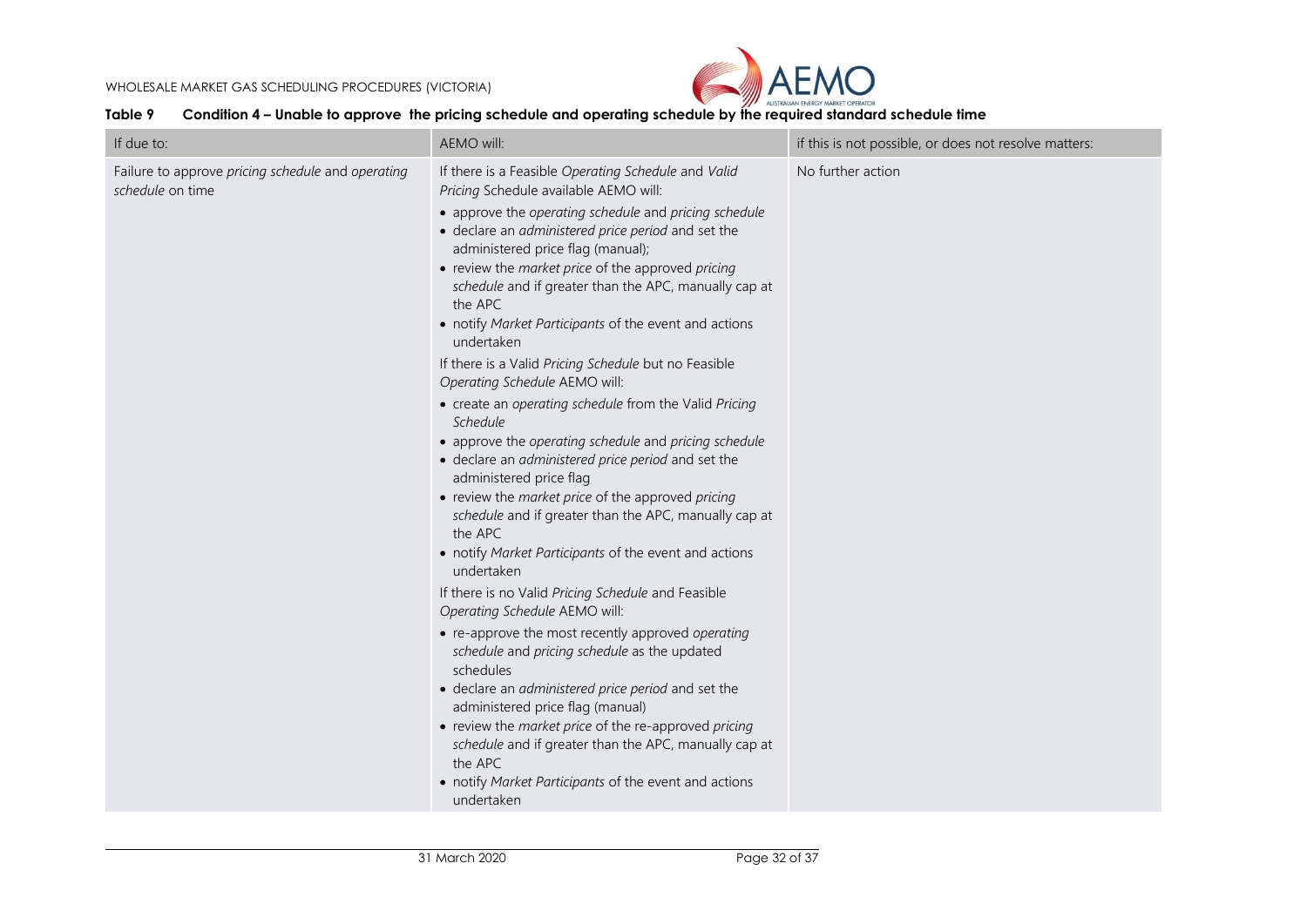

<span id="page-32-0"></span>

| If due to:                                                | AEMO will:                                                                                                                                                                                                                                                                                                                                                                                                                            | if this is not possible, or does not resolve matters:                                                                                                                                                                                                                                                                                                                                                                                                                                                                                       |
|-----------------------------------------------------------|---------------------------------------------------------------------------------------------------------------------------------------------------------------------------------------------------------------------------------------------------------------------------------------------------------------------------------------------------------------------------------------------------------------------------------------|---------------------------------------------------------------------------------------------------------------------------------------------------------------------------------------------------------------------------------------------------------------------------------------------------------------------------------------------------------------------------------------------------------------------------------------------------------------------------------------------------------------------------------------------|
| Delay in publication of either/both schedules on<br>MIBB. | If the pricing schedule or operating schedule is<br>anticipated to be published in a timely manner<br>• the approved, but unpublished, pricing schedule or<br>operating schedule continue to apply;<br>• notify Market Participants of the expected late<br>publication of schedule/s; and<br>• notify Market Participants of the actual publication<br>time when the relevant pricing schedule or operating<br>schedule is published | If only the operating schedule has not been or will not be<br>published on time<br>• the published pricing schedule and the approved but<br>unpublished operating schedule shall continue to apply;<br>• advise Market Participants of their operating schedules<br>until such time as the operating schedule is published on<br>MIBB (if required)<br>• notify Market Participants of the event and actions<br>undertaken<br>If both the operating schedule and pricing schedule have<br>not been or will not be <i>published</i> on time: |
|                                                           |                                                                                                                                                                                                                                                                                                                                                                                                                                       | • the approved but unpublished pricing schedule and<br>operating schedule shall continue to apply;<br>· declare an administered price period; and<br>• set the administered price flag and manually set the<br>administered price;<br>• advise Market Participants of their operating schedules<br>until such time as the operating schedule is published on<br>the MIBB (if required)<br>• notify Market Participants of the event and the market<br>price                                                                                 |

#### **Table 10 Condition 5 – Unable to approve the pricing schedule and operating schedule by the required standard schedule time**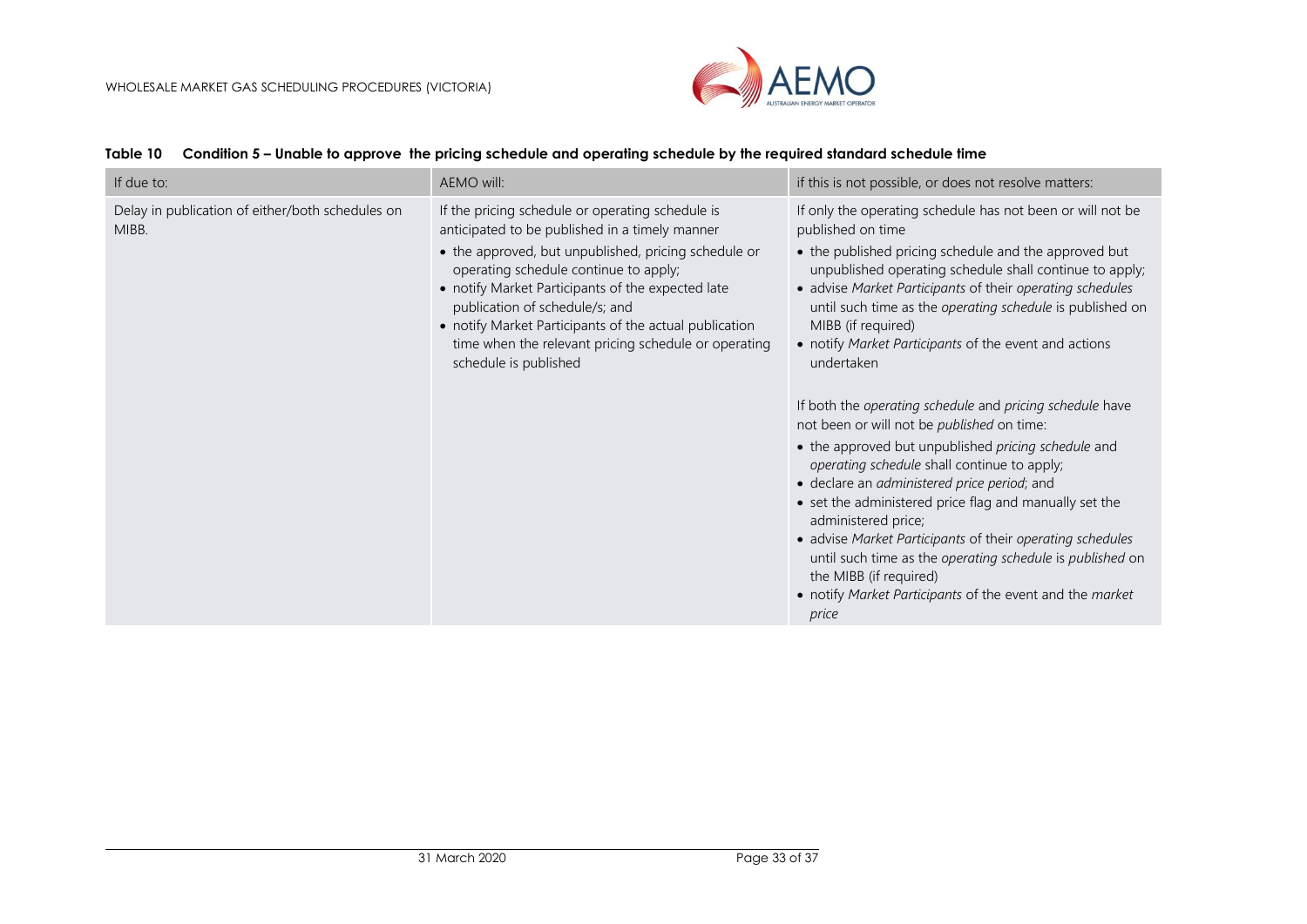

#### **Table 11 Condition 6 – Publish an ad hoc operating schedule due to potential threat to system security**

| If due to:                                                                                                                                                        | AEMO will:                                                                                                                                                                                                                                                                                                                                                                                                                                                                                                                                                                                                                                                                                                                                                                                                                                                                                                                 | if this is not possible, or does not resolve matters:                                                                                                                                                                                                                                                                                                                                                                                                                                                                     |
|-------------------------------------------------------------------------------------------------------------------------------------------------------------------|----------------------------------------------------------------------------------------------------------------------------------------------------------------------------------------------------------------------------------------------------------------------------------------------------------------------------------------------------------------------------------------------------------------------------------------------------------------------------------------------------------------------------------------------------------------------------------------------------------------------------------------------------------------------------------------------------------------------------------------------------------------------------------------------------------------------------------------------------------------------------------------------------------------------------|---------------------------------------------------------------------------------------------------------------------------------------------------------------------------------------------------------------------------------------------------------------------------------------------------------------------------------------------------------------------------------------------------------------------------------------------------------------------------------------------------------------------------|
| The most recently approved operating schedule is<br>no longer appropriate due to a threat to system<br>security that can be addressed with an ad hoc<br>schedule. | • declare and notify market participants of a threat to<br>system security for an ad hoc schedule<br>• produce an ad hoc operating schedule by:<br>- applying the Market Participant bids and hedge<br>information from the most recently approved<br>operating schedule to the ad hoc operating schedule<br>by setting the cut-off time to the one applicable in<br>that previous schedule<br>- applying the most up-to-date demand forecasts by<br>leaving the demand forecast time set to the cut-off<br>time of the start of the current scheduling horizon<br>schedule (not reset to earlier schedule)<br>- adjusting operator inputs as required<br>- publish the new operating schedule if feasible<br><b>or</b><br>• produce an ad hoc operating schedule by copying an<br>existing operating schedule for the scheduling horizon,<br>overriding the scheduled quantities appropriately and<br>publish if feasible | if the conditions give rise to a threat to system security that<br>can be addressed with a further ad hoc schedule:<br>• repeat process<br>• notify Market Participants of the event and actions<br>undertaken<br>if the conditions give rise to a threat to system security that<br>cannot be addressed with a new ad hoc operating schedule:<br>• intervene in the market and issue directions as required<br>(refer to clauses 5.3.5 and 5.3.7)<br>• notify Market Participants of the event and actions<br>undertaken |
|                                                                                                                                                                   | • notify Market Participants that an ad hoc schedule has<br>been published                                                                                                                                                                                                                                                                                                                                                                                                                                                                                                                                                                                                                                                                                                                                                                                                                                                 |                                                                                                                                                                                                                                                                                                                                                                                                                                                                                                                           |

<span id="page-33-0"></span>

|  |  |  |  |  |  | Table 12  Condition 7 – Market Participants unable to submit scheduling input data by the required submission cut-off time |
|--|--|--|--|--|--|----------------------------------------------------------------------------------------------------------------------------|
|--|--|--|--|--|--|----------------------------------------------------------------------------------------------------------------------------|

<span id="page-33-1"></span>

| If due to:                                                                                                                                                      | AEMO will:                                                                                                                                                                                                                                                       | if this is not possible, or does not resolve matters: |
|-----------------------------------------------------------------------------------------------------------------------------------------------------------------|------------------------------------------------------------------------------------------------------------------------------------------------------------------------------------------------------------------------------------------------------------------|-------------------------------------------------------|
| WebExchanger outage/failure for part/entirety of<br>the submission window or other issue preventing<br>Market Participants from submitting scheduling<br>inputs | • notify Market Participants as soon as possible of the<br>failure<br>• produce standard schedules at the next scheduling<br>horizon using the latest Market Participant<br>submissions<br>• notify Market Participants when WebExchanger<br>returned to service | No further action                                     |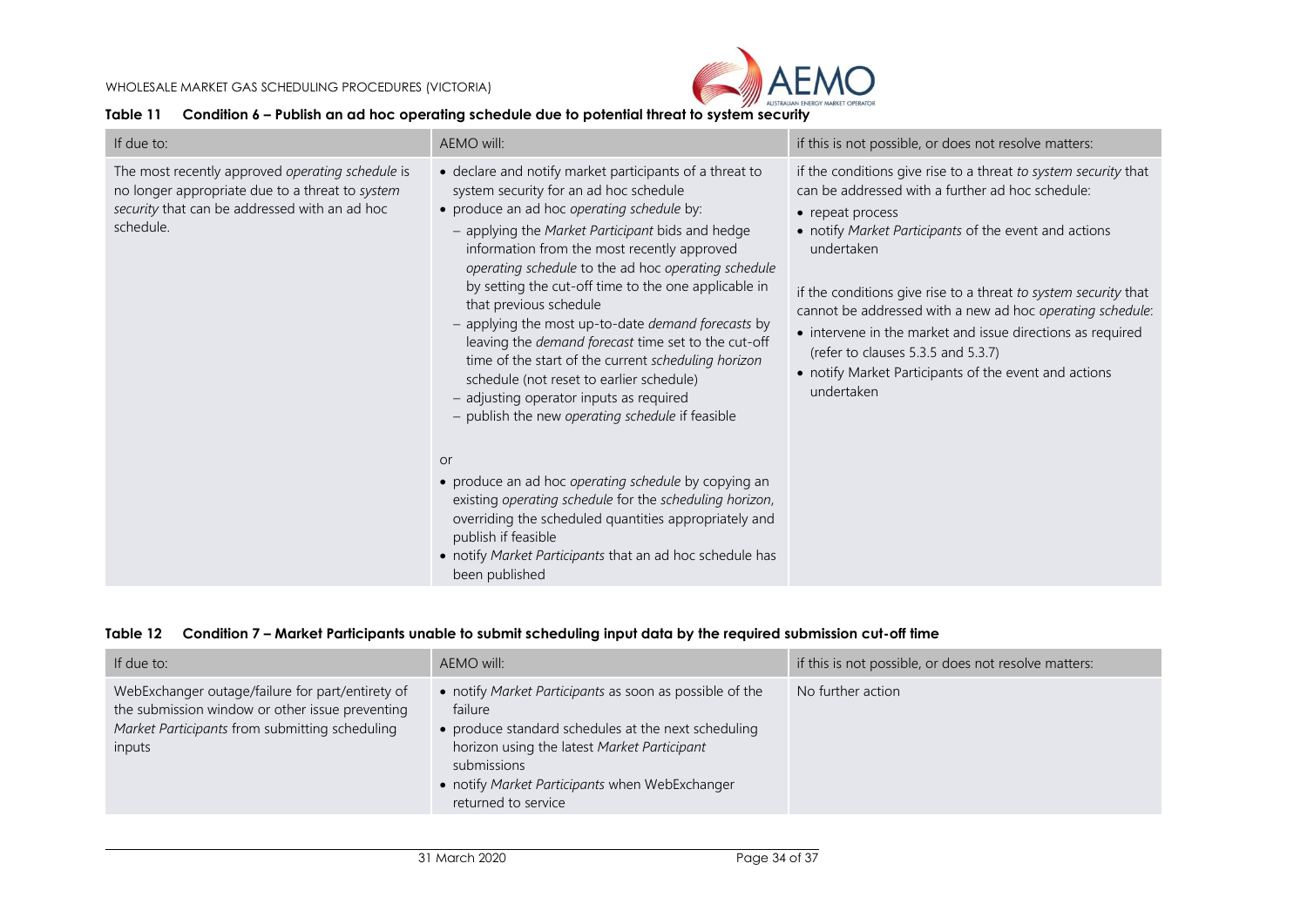

<span id="page-34-0"></span>

| If due to:                                                                  | AEMO will:                                                                                                                                                                                                                                                                                         | if this is not possible, or does not resolve matters:                                                                                                                                                                                                                        |
|-----------------------------------------------------------------------------|----------------------------------------------------------------------------------------------------------------------------------------------------------------------------------------------------------------------------------------------------------------------------------------------------|------------------------------------------------------------------------------------------------------------------------------------------------------------------------------------------------------------------------------------------------------------------------------|
| AEMO is unable to produce a Nodal demand for<br>the next scheduling horizon | • produce standard schedules at the next scheduling<br>horizon using the latest available Nodal demand (this<br>may be the previous horizons Market Participant<br>demand forecasts and applicable AEMO demand<br>override)<br>• notify Market Participants of the event and actions<br>undertaken | if the conditions give rise to a threat to system security that<br>can be addressed with an ad hoc schedule:<br>• produce an ad hoc operating schedule by following<br>Condition 6:<br>• notify Market Participants of the event and actions<br>undertaken                   |
|                                                                             |                                                                                                                                                                                                                                                                                                    | if the conditions give rise to a threat to system security that<br>cannot be addressed with an ad hoc schedule:<br>• intervene and issue directions as required (refer to<br>clauses 5.3.5 and 5.3.7)<br>• notify Market Participants of the event and actions<br>undertaken |

#### **Table 13 Condition 8 – Unable to produce a Nodal demand**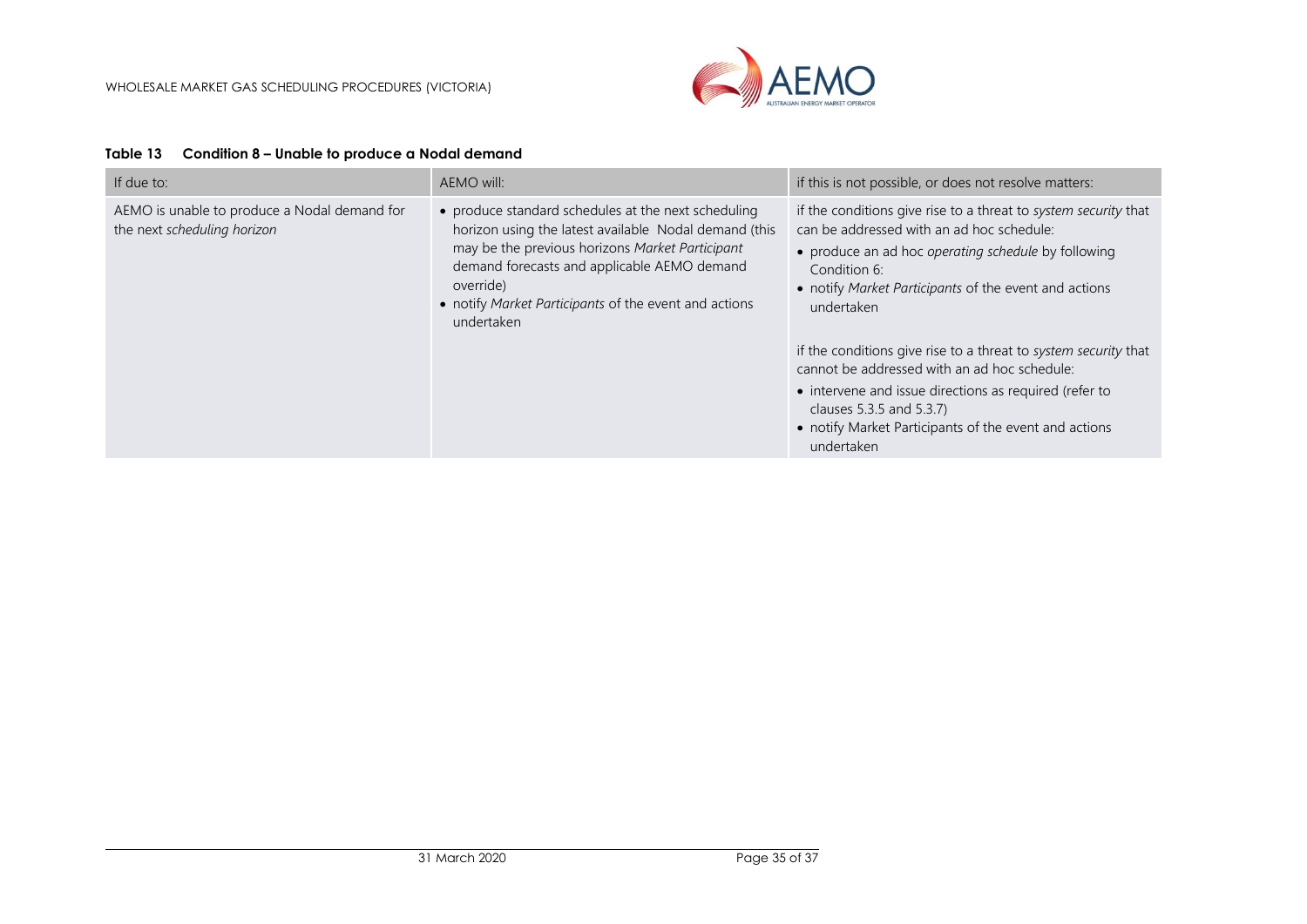

# <span id="page-35-0"></span>**6. ADMINISTERED PRICES**

Refer to the Wholesale Market Administered Pricing Procedures that specify the processes for determining administered pricing, including the Administered Price Cap and AEMO's processes for declaring the commencement of and end of *administered price periods*.